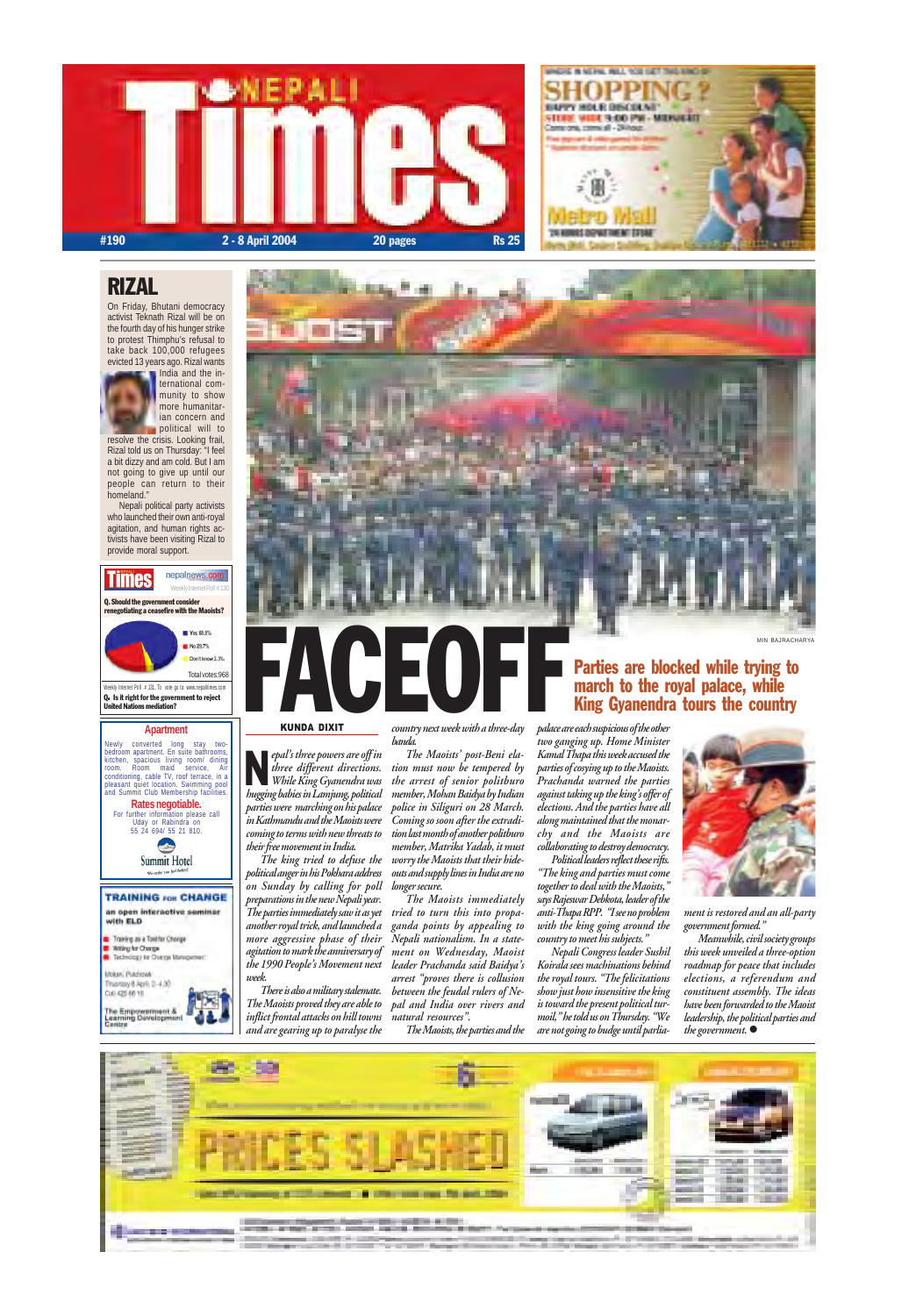Published by Himalmedia Pvt Ltd, Chief Editor: Kunda Dixit<br>Desk Editors: Trishna Gurung, Jemima Sherpa<br>Design: Kiran Maharjan Web: Bhushan Shilpakar<br>Advertising: Sunatina Shah advertising@himalmedia.com<br>Subscription: Anil Printed at Jagadamba Press, Hatiban: 01-5547018



#### TARNISHED

Re: 'Nepal's tarnished image'

(#187) It seems that a complete lack of strategy is the hallmark of Nepal's descent into hell. A severe lack of good governance and abuse of basic human rights, not to mention corruption, makes it quite clear that the government is the Maoists' best friend. The Maoists turned themselves into a terrorist organisation long ago and now it looks like the government is following suit. Why is there no reaction at all from HMG, where is the king, the prime minister? It



seems that the strategy is to turn a blind eye and let the killings escalate. Kathmandu might look safe, but outside the Valley it is defacto Maoist rule. The political parties have long disgraced themselves with near-criminal negligence and infighting. Nepalis are so tired of politicians that a revolution is a better alternative to corrupt incapable politicians who were in parliament. Now, with the increased violence even the tourists may stop coming. So, the Maoist have achieved a great success: forcing the Nepalis to face even

**I**<br>I Maoists made their first attack on a district headquarter in Dunai in September 2000. Since then, there have been Jumla, Mangalsen, Sandhikharka, Salleri, Bhojpur and now Beni. They have also suffered defeats: Rumjatar, Kapurkot, Ratmate, Kusum and Bhalubang.

more hardships. Congratulations to the Maoists for successfully creating

**LETTERS** 

a new North Korea, Kampuchea, Eritrea. You have killed 10,000 people, 100,000 more may die. How many more children do you want to recruit, how many more orphans do you want to make before you call off you stop this insane war?

**Lars Gundersen, email**

#### **DISMAYED**

I was perplexed, intrigued and dismayed by Yubaraj Ghimire's Capital Letters column 'Between Bhojpur and Beni' (#189) where he has mistakenly accused the RNA in Beni of not assisting the police. Let me tell clarify to your readers that it was actually the bravery of the RNA soldiers at the gun post on the rooftop of the police base that repelled the fiercest attacks till dawn. Also, RNA soldiers laid down their lives guarding the CDO and DDC offices. The soldier lived up to their motto 'It is better to die than be a coward' and fought valiantly. Such baseless accusations stain the sacred souls of the soldiers who gave their lives to protect the government installations in Beni. **Ajaya Thapa, email**

Bhojpur and Beni were not just a Maoist demonstration that they are not yet militarily vanquished. They were also the first attacks after the police, armed police and army have been put under a unified command. The Maoists have perfected their warfare techniques and showed that their tactic of using overwhelming numbers to overrun district headquarters still works.

> • Yubaraj Ghimire's 'Scandalous silence' (# 188)

Last January, when the Maoists agreed to a ceasefire, they claimed to have reached a 'strategic equilibrium' with the army. A year later, it looks like they are now in Mao's 'strategic offensive' stage. They have learnt that prolonging the strategic equilibrium allows government forces time to rearm and grow.

> highlights the dilemma faced by the mainstream political parties whose campaign against the socalled 'royal regression' is slowly but surely losing steam. Owning up to their past mistakes (as some of them have done belatedly) will achieve nothing but further damage to their already shattered credibility. The Nepali people might be willing to forgive their wrongdoings, but very few will ever trust them again with the reins of power. By saying the political parties 'must convince the people that they no longer think the king is the villain of this piece, but a partner in the process ...' Ghimire sent a clear message to the politicos: if you can't fight 'em, join 'em!

The three-pronged Maoist strategy has been to launch major offensives in the hill towns, support that with mobilisation along the tarai and use attacks in Kathmandu Valley for publicity value. Mao Zedong's doctrine was to strangle the towns, and this is what his Nepali chelas are now doing through highway blockades and bandas, enforcing them with landmines and arson on trucks and buses.

The strikes and blockades of

# **Maoist gameplan**

FUTILE FUTURE<br>
try to improve their bargaining position in future talks

#### **GUEST COLUMN Puskar Gautam**

It is very surprising none of the political parties, the Maoist or even the columnists and reporters in your paper have credited or realised that it is 'people power' that will ultimately decide the fate of Nepal, its king and parties. It is the common people who fought for the ouster of the panchayat with their life and ushered in the parties to power.

the cities, however, have cost the rebels considerable public support since ordinary people have been hit hardest. It has exposed warlordism, anarchy and a descent into criminality among the rank and file. But the Maoists must see that their larger goal of keeping up the psychological pressure on Kathmandu Valley and Pokhara by cutting off Chitwan is working. The blockades also have a military purpose in reducing army movement along the tarai highways and thereby allowing greater freedom to launch operations in their heartland.

 $\sum_{n=1}^{\infty}$  t any other time, in any other place, the brinkmanship the palace<br>and parties are displaying could be construed as just plain<br>politics. The argument is about the democratic process: did or<br>didn't kine (Mani t any other time, in any other place, the brinkmanship the palace and parties are displaying could be construed as just plain politics. The argument is about the democratic process: did or didn't King Gyanendra act unconstitutionally to sack a prime minister in October 2002, and what should be done to restore the political status quo.

> The use of landmines, ambushes and blockades have caused civilian casualties and cost the rebels public support. But the comrades must reckon that the severe restrictions this has put on the military's movement, forcing it to use helicopters, is worth some bad PR. The war is now becoming increasingly 'air-to-ground' with the danger of greater civilian casualties.

In the coming months, the Maoists can be expected to spread their presence in the strategic valleys of Dang and Chitwan in central Nepal, Surkhet in the west and Udaypur in the east. They will try to further decimate the presence of the political parties at the grassroots. All this won't just buy the Maoists time, but will also force the international

community to take notice of the bloody, headline-grabbing attacks.

The Maoists have now gone beyond trying to woo public support. When asked why they are punishing a people who have already suffered enough, their leaders use the labour pain analogy. Giving birth is painful and dangerous, they say. But the way the revolution is headed, it is looking more and more like a still-born delivery where the mother also loses her life.

Whatever the Maoists may claim about their 'strategic offensive', it is clearly a military stalemate. Since it entered the fray in November 2001, the Royal Nepali Army has not really launched any major offensive against the Maoists. Its posture has been defensive, reacting with cordon-and-search and blocking manoeuvres after Maoist attacks, and raiding hideouts. Such limited action doesn't shorten a war, it lengthens it.

At the political level, the Maoists are cleverly dividing the palace and the parties. They allow royal felicitation cermonies to go ahead, providing the opportunity for the king to bash the parties. Then they ratchet up the republican rhetoric, egging the anti-regression street agitators to greater radicalism. All this while they kill and threaten grassroots political parties.

At the international level, the Maoists are still cosying up to India. The neighbour that the Maoists used to insult as a "hegemonistic, expansionist India" is now "our good neighbour". The Maoist reaction was musted even when Matrika Yadav and Suresh Alemagar and lately Mohan Baidya were caught. The Beni attack achieved the purpose of provoking a reaction from the US State Department which called for talks,

#### **'Arjun', email**

#### **SURPRISED**

The Maoists have understandably demonstrated their violence to put pressure on the government to agree to a ceasefire, rebuild morale in their organisation ('Bad blood in Beni', #189). Yet, the political parties are in their usual grab

power back do-or-die mode, but mostly it is 'die'. The Maoists

 $-0.06$ 

have already hoodwinked the Nepalis twice and the parties have been toying with the mass movement for the past year without any result.

These very people are ignoring the parties in their 'antiregression' struggle. It is punishment for 12 years of misrule. No matter how well your columnists present their thoughts, views and arguments in very readable articles with sound analysis and foresight, it is the people who finally decide what is right for the country and they cannot be ignored. They will not be swayed by self-appointed opinion-makers or outside powers. The people, in their infinite

Allowing this division to fester at a time when the country is teetering on the edge is gross recklessness. Such bizarre bickering is like wrestling on the balcony of a house that is on fire. Listening to their rhetoric and intemperate language, one would think that neither the king nor the party leaders are fully aware (or care) that the flames are licking at the floorboards and the balcony is on the verge of collapse. What point is a power struggle in which both sides will be consumed?

It is difficult to say who is more obdurate here. In Pokhara, the king proposed and the parties opposed. Earlier, the party leadership proposed a common candidate for prime minister, which the king opposed. How long can this tit-for-tat go on?

The people have not joined the political parties' agitation on the streets. The king seems to think this translates into support for his move. It doesn't. The people may not be able to articulate it, but they want a system that has their representation because it is the only way to lasting peace. And that means elections.

By their outright rejection of even the possibility of polls, the party leadership is painting itself needlessly into a corner. The parties still can't understand why the citizens are so disillusioned with them, they haven't figured out that for a majority of people the word 'democracy' is now synonymous with greed and power. The people's message is that they will not support the parties' anti-king agitation unless the politicians publicly admit their past blunders and demonstrate that they have truly reformed. So far, no signs of it. If their conscience won't allow them to patch up with the king, the parties could come up with ideas on restarting the peace process, showing they can be united in common cause to address the people's number one concern.

Assuming all three forces now realise that this is a dead-end, all three need to yield more. The Maoists must see time is not on their side: the longer this drags on, the more they need to use force, violence and abductions to get the people to obey their diktat. As for the party leadership and the king, the sooner they give up their stubborn oneupmanship and join forces the better it will be for them both, and for the Nepali people.

THOMAS BELL



DHRUBA BASNET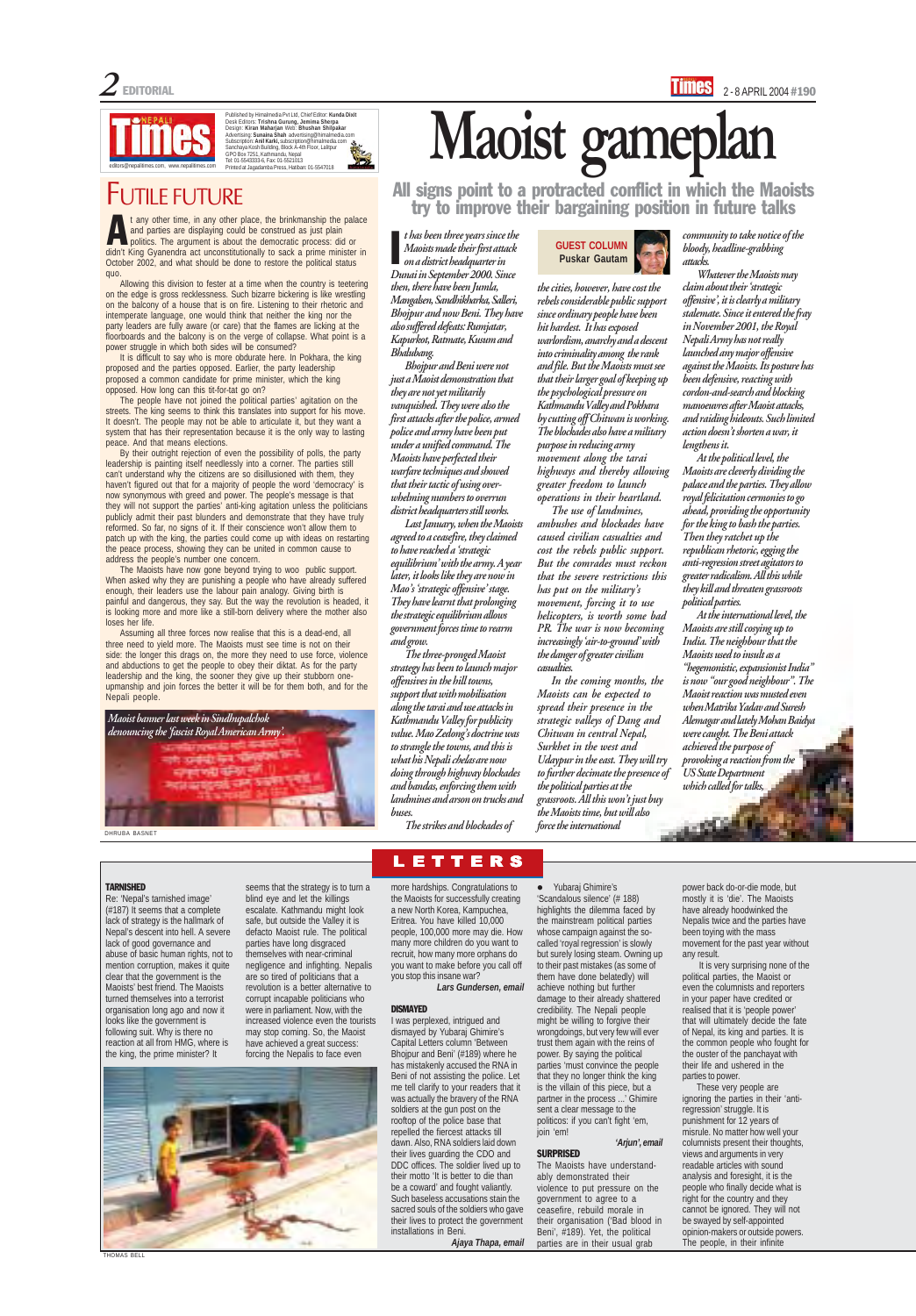#### OP-ED 2-8 APRIL 2004 #190  $\mathcal S$

prompting the comrades to take this as a step towards political recognition.

All this because the leadership knows that in the global geopolitical climate, there is no way the international community will countenance a militarilyinstalled Maoist republic in Nepal. This is why all their current activities are geared towards transforming themselves militarily as the most powerful political force in Nepal—one that everyone has to reckon with.  $\bullet$ 

It is now clear that without India, the United States and Britain, the government and the army are unable to financially and militarily fight this insurrection. Internationally, the Maoist leadership has been trying to present the image of a group not necessarily prone to violence by offering to accept UN mediation.

 $\blacksquare$  he call of duty, loyalty towards leadership and the privileges of paternalism are values all totalitarian ideologies seek to cultivate. The Khmer Rouge in Cambodia had Brother Number One, the Chinese Communists had their Chairman and North Korea's Juchhe followers have their Dear Leader. Comrade Prachanda calls himself 'president'.

This analysis is translated from the Nepali original that appeared in Himal Khabarpatrika this week.

In totalitarian as well as authoritarian systems, there is no place for dissent of any kind. If the insurgents think certain human rights activists are sympathetic towards political parties, they will



not be allowed to enter areas under their control. Ganesh Chiluwal was killed because he had the courage to burn the effigies of Maoist divinities.

> The Maoists and monarchists may be fighting for their own interests, but their values are essentially the same: primacy of arms, the undisputed supremacy of the ruler, one ideology and an unquestioned chain of command. With such convergence, no wonder monarchists shy away from directly criticising the Maoists.

Authoritarian monarchists may show a higher degree of tolerance (the fact these lines are even allowed to be published is a sign) but they refuse to extend the minimum courtesy towards politicos preaching the values of democracy. Unlike his earlier speeches in Biratnagar, Dhangadi, and Nepalganj, King Gyanendra refrained from criticising the political parties in Pokhara. But palace-friendly propagandists are still as shrill as ever in denouncing the struggle for the restoration of people's sovereignty.

The Pokhara speech failed to incite spontaneous applause from the sparse audience that stewed in the fierce sun. Pokhara and its environs were closed down by a Maoist banda, and the king failed to come up with ideas to resolve the conflict, or raise hopes for the restoration of democratic order. Other than a vague call on everyone concerned to "create the environment" for elections to be held within next twelve months, a royal commitment to constitutional monarchy and

people's sovereignty was missing.

Elections are important, but the reactivation of constitutional process through the reinstatement of parliament is even more imperative.  $\bullet$ 



The result is that the king appears as resolute as ever to protect the "historical legacy" of his "great forefathers". The allusion, not a promise in any way, of polls needs to be seen in that perspective. Such an unwavering

adherence to tradition is quite natural for monarchists. Practitioners of democratic politics draw their inspiration from the French Revolution (liberty, equality, fraternity). The monarchists' chant of duty, loyalty, and paternalism also seems to have a Gallic origin: the Vichy slogan of 'travail, famille, patrie'. These are values that King Gyanendra has been stressing since the day he took over on 4 October.

Politics, however, is about pluralism. In a dynamic society, ideas must compete. A clash of values and divergent views are natural in social systems. Totalitarian despots seek to crush such dissent through intimidation and terror. Authoritarian rulers try to suppress it through a combination of inducement and fear. But both have a common abhorrence for the contest of ideas.

News reports this week that Maoist leaders are in constant touch with the Royal Nepali Army top brass is therefore quite plausible. A temporary truce between the two isn't as unlikely

# A clash of values

Elections are important, but reinstating parliament is imperative



as it appears. The monarchists and Maoists therefore have a fundamental disagreement with democratic mainstreamers: it is a conflict of values over the principles of governance, a contest between the power of the bullet and ballot. This is an irreconcilable dissonance.

The insistence by diplomats from donor countries that all constitutional forces must get together to fight the insurgents is flawed. The king has no patience for a constitutional role, and the political parties can't see how a 'constructive' monarch can be constitutional. Unless this contradiction is resolved, the possibility of "free and fair" polls that King Gyanendra wants will remain distant.

The ground reality is that with every violent attack, the Maoists (whatever their real intentions) help the monarch consolidate his position. Thus, neither an election nor an understanding between the monarchists and the insurgents can end the challenges to democracy. To balance anarchy and monarchy, mainstream politics must be restored to centrestage. Pathways of progress are full of twists and turns. The king's way of peace—shanti ko rajmarga—is no roadmap. It is a mirage.

wisdom, know whom to support, ignore and oppose.

#### **Chandra Man Singh, Kathmandu**

#### ASHAMED

Most party leaders wasted no time in lambasting the king's speech in Pokhara, calling it an attempt to strengthen his 'regressive' moves. They also cast aspersions on the king's commitment to the constitution and democracy. What of their own commitment to democracy? Did the parties ever show any accountability and responsibility towards the people who elected them? By calling themselves 'democratic' they are making fun of the word 'democracy'. Every election parties comes up with election menifestos which would theoretically make them the best party in the world. We Nepalis have been innocent enough to be taken in by our leaders. We don't question their promises and set goals and deadlines. Another election comes around and they show us the same dream again, dupe us, and fight for ministerial positions. No government since 1990 lasted its full five-year term. This is not democracy, when the leaders have

never begun to address the basic needs of the people. And finally, they were responsible for bringing the country to a state of civil war. Still, they want to be back in power in the name of democracy! Shame on them. **Pravesh Saria, email**

#### ENCOURAGED

Re: 'An eye for an eye' by Naresh Newar (#188). Although the article is very well written it does not define the legal status of the Tilganga Eye Centre and therefore readers may have been mislead into thinking that it is a foreign-run organisation. Nepalis generally don't believe a Nepalirun organisation can run so well. TYC is not a traditional INGO with high salaries and perks for employees. It does not have any expatriate staff, although the board has some non-Nepalis. TYC is unique because it is a Nepalirun regional body mandated to work internationally. I hope Newar's article will succeed in motivating the Nepali government and non-government outfits to emulate TYC's example. **Purna Sinjali, email**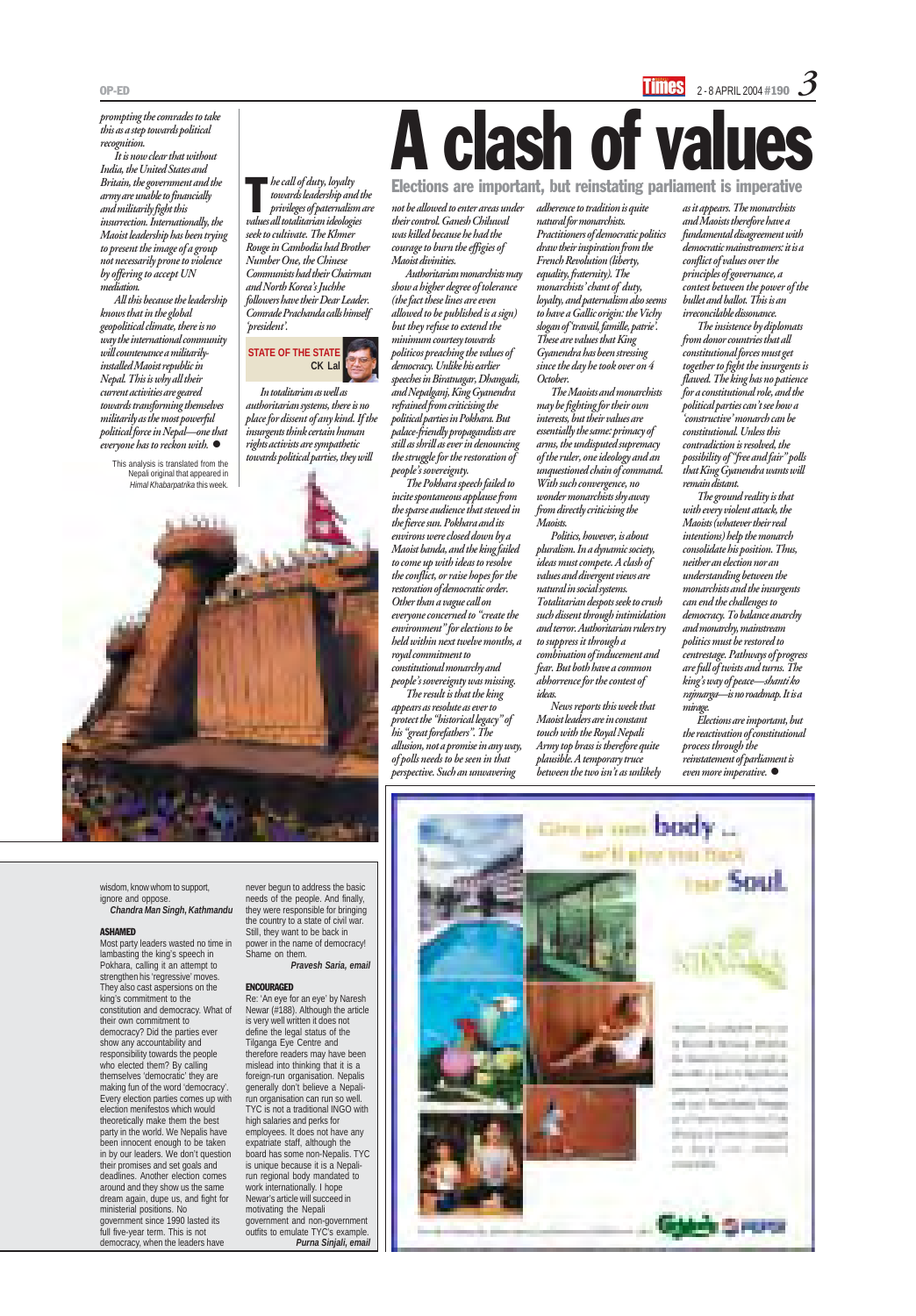#### **HERE AND THERE Daniel Lak**

omeone once observed that the West<br>of full of fat people wanting to be<br>skinny, while people from developing countries would simply love to grow a paunch and a wide pair of hips. Like all aphorisms, there are elements of truth here. I'd like to take it one step further. In America, the poor are overweight and rich slim and trim. Nepalis, Botswanans and Hondurans, by contrast, are thin if they're

> poor, pudgy if they have money.

Fat is definitely a class issue here in the USA. Drive the backstreets of various Miami neighborhoods, as I do, and judge the median income by examining posteriors. Wiggly, sagging ones belong—almost invariably—to the non-white, working poor, the immigrant, the trailer-park folk who are proud only of the their white skin and European descent. Rich areas, when the security let you in, are chockablock with exercising semi-athletic fifty-somethings, svelte and fit, barely sweating into designer gym clothes.

A recent study rings alarm bells for an overweight society.

Nearly 60 percent of children, it found, are putting on dangerous amounts of





all the rest, pop into the sort of trendy bistros and café's favored by the rich and see what they're eating. Why, tiny quantities of exquisitely prepared Nouvelle Cuisine, Italian-Thai fusion and so on. They even take salad over potatoes, carrots over rice. All drizzled nicely in aged Balsamic vinegar and garnished with sun dried Porcini mushrooms, of course. The people bent over the plates, chewing, are usually thin and fully aware of what they eat each day. Nor do they wash the food down with beakers of soda pop. A diminishing few sip fine wine, but mostly it's bubbly mineral water, devoid of calories or fat-making potential. A few Americans have tried to sue the fast food industry for making them fat. Poor people using lawyers to redress imbalances in a grand American tradition. But food in the US is a matter of freedom of choice, and the courts are having none of it. Congress in Washington is debating a law to ban such lawsuits. Give it a thought next time you tuck into some dal bhat. Think how far Nepal has to go before it joins the developed world. And wonder if it's really the place to be. ●

Go to McDonalds, order a milkshake, burger and French fries and for a few extra dollars, 'super size' your lunch. In French fries alone, you're getting 400 more calories of food energy. The less said about the national habit of drinking two and three litre soft drinks, the better. But I will ask one rhetorical question: where do people find the bladder space to put all that cola? The quantity of food delivered up in a single plate serving in American fast food restaurants over the past twenty years has gone up by more than 60 percent. And that's before the super-size. European visitors to the US are frequently shocked by the huge plates of food that restaurants offer, and the popularity of 'all you can eat' buffets. Much of the anger in France towards American burger joints is less

weight. It's called the 'super-size' culture. about the nationality of the company than Burger King, Kentucky Fried Chicken and the way in which the entire ethic of fast food attacks the French notion of dining, enjoyment and quality. Again though, it's the American working folk who demand this cheap food in vast quantities. Many rich Americans are almost honorary Frenchmen when it comes to what they eat. Just down the street from McDonalds,

An hour later, a group of preteens suddenly appears. Flanked by a gang of pimps, the young girls wait around in the sidewalks. Standing close to them is an older woman, in her 30s, taking a chance as well. The girls start teasing her: "Look at her, I bet no one will take her," says one of the girls. The others burst out laughing.

A group of fully-decorated gay sex workers walks by and warn the girls that the police are on the prowl. They shuffle off towards the overhead bridge near Bir Hospital to hide behind the staircase. "Same old problem. Why don't they leave us alone," mutters one of the girls as a police van approaches.

An increase in the influx of people from the districts fleeing the

conflict, the lack of jobs and poverty have all contributed to a new surge in prostitution in Kathmandu Valley. But two months ago, the police started cracking down, especially along stretches of street around Tundikhel, Khichapokhri and Sundhara. But that just shifted the action indoors: to massage parlors, cabin restaurants and cheap lodges.

At a cabin restaurant in Maiti Devi, several girls and women told us that they fled their villages fearing the Maoists who were trying to force them to join military training. "My parents are still in the village, but I took the risk and came to Kathmandu, even though I know no one here," says 17-year-old Sarita Chettri from Makwanpur.

s the last bus leaves Ratna Park at 9PM, the street is suddenly quiet and empty with only armed police and a couple of taxis around. A

Two of Sarita's friends also joined her and they all work in the cabin restaurant, which is a front for prostitution. The three don't get a salary, but the tips are enough to make a living. "I got used to the clients touching me, and fell in love with a 20-year-old guy," Sarita confesses. She took him to her oneroom flat, but after that never saw him again. Instead, he started sending his friends to the restaurant to be her clients.

Sarita is now the most popular waitress. Seeing her income rise, her friends have followed in her footsteps. The restaurant has been raided several times by the vice squad, but Sarita and her friends are still in business. The manager bails them out when they get arrested since the girls are the main attraction in a restaurant that has a 200 percent markup on food and drinks.

There hasn't been a formal study of cabin restaurants in the valley, but one estimate puts the number of girls at up to 30,000. After 7PM, the streets of Gaushala, Baneswor, Maiti Devi, Kalanki, Rato Pul and Chahabil are bright with the glittering lights of restaurants blaring Hindi songs. Inside, the restaurants have wooden cubicles with a girl already inside each of them.

Meanwhile, in the tourist hub of Thamel, local residents are worried that massage parlours are fronting as sex shops. The police closed down a large number of massage parlours three years ago, but new ones have now taken their place. "There are more girls than before working as sexual masseurs," says Rabi Shakya, a local shop owner. "It's getting a bit embarrassing living here."

It's not the humiliation, but the threat of HIV infection that is of

# **Selling sex to survive**



#### NARESH NEWAR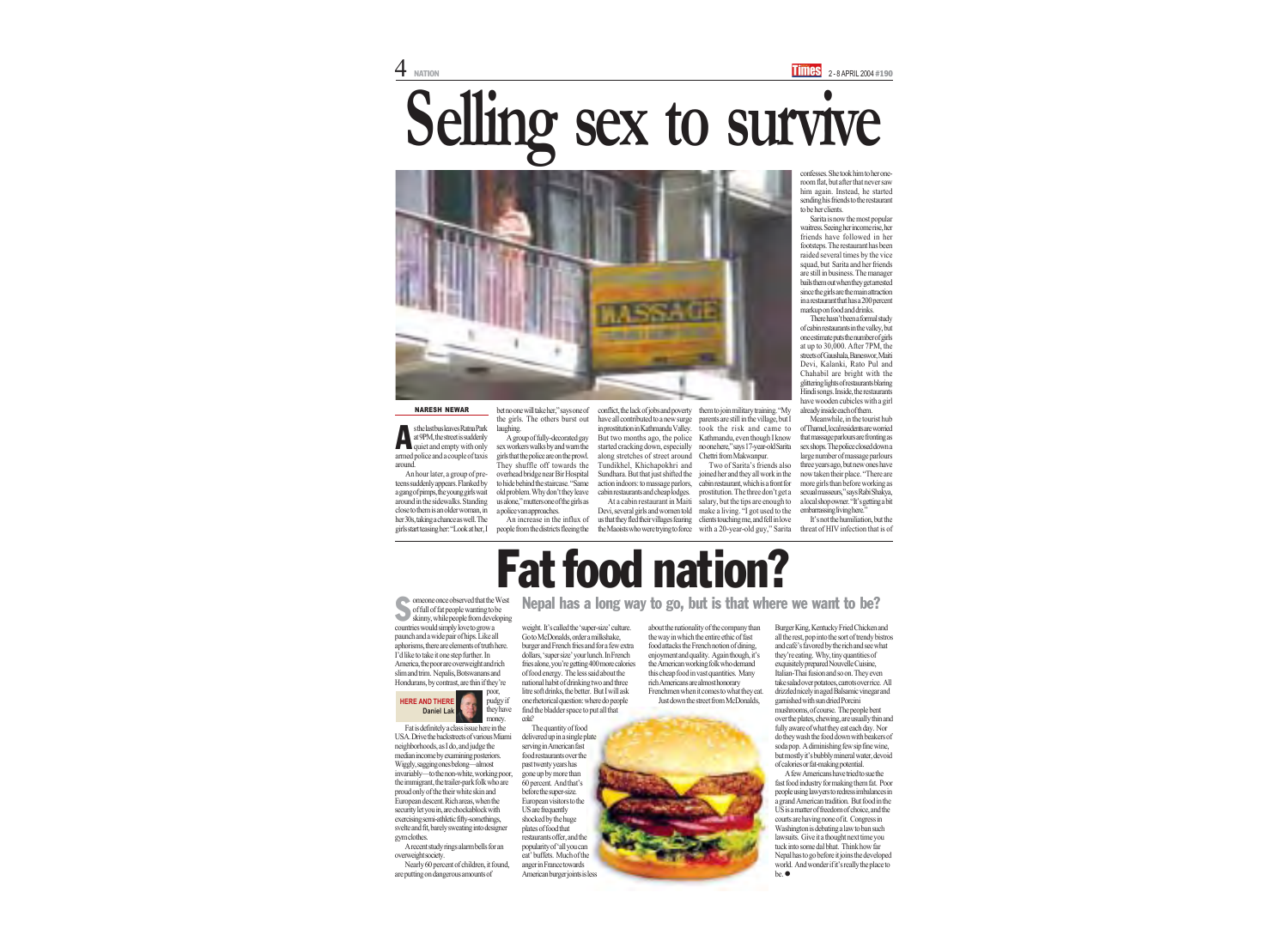Driven out of their villages by conflict, unemployment and poverty, Kathmandu's young sex workers struggle to surivive



they don't use a condom.

Bhagwan Shrestha from the group

says.

arithmetics." ●



After two months, Nepal Telecommunications Corporation has started to distribute prepaid SIM cards for cellular phones. Thousands of subscribers have been rushing to the NTC offices in Jawlakhel since Tuesday to get to the limited supply of cards. NTC plans to distribute 40,000 cards by the end of this fiscal year. As for now, NTC will distribute about 10,000 lines. Preference was given to those customers who own a mobile set. The NTC offices

have been packed, with lines that extend from inside the office building out onto the streets of Jawlakhel, exceeding the crowds that had formed when the prepaid cards were first distributed. Up to February, NTC had already distributed about 54,000 lines.

The cost for prepaid call service comes to Rs 1700 including call charge of Rs 500 for sixty days. Meanwhile, there are also rising demands for prepaid service in the eastern region of Nepal where NTC has already stopped distribution as the number of subscribers has exceeded NTC's capacity to provide the service. The over distribution has already caused constant



problems for the subscribers, who end up wasting calls because of connection breaks and busy network. The prepaid calls are far more expensive than the postpaid service. Each outgoing call costs Rs 4.68 and Rs 2.34 for incoming calls, about 30 percent more than the calls made with the regular mobile service.

## **Getting mobile**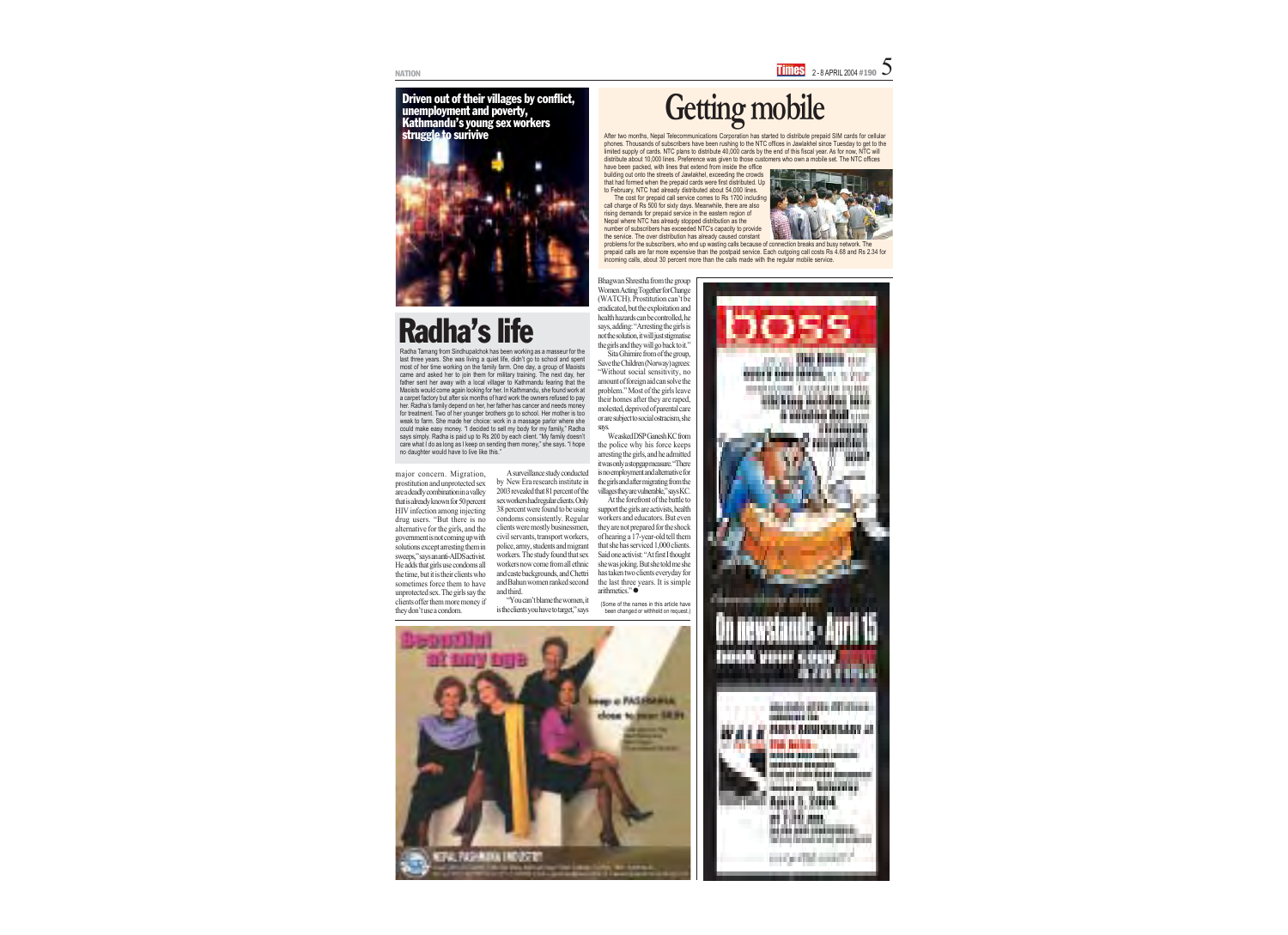What a relief it is, therefore, to see that not only is there very little garbage on the Khumbu trail, but that there is an active movement to reduce trash along one of the world's most popular trekking routes.

Established in 1994 by LUIS PAULO FERRAZ local Sherpas, the SPCC was set up jointly by the Ministry of Tourism and

"There is no pollution in the Khumbu region and the trails leading up to Base Camp are clean and trash-free," says second-time visitor Anuar Suun, a professor from a Malaysian university who is here to lead the Malaysian Youth Everest Expedition to Mt Everest for the second time.

"It is true that in the 1980s, things got a little out of hand," admits Dorje Lama Sherpa of the Sagarmatha Pollution Control Committee (SPCC). "But we now realise that our livelihood depends on keeping the trails clean."

Civil Aviation in Kathmandu and the Worldwide Fund for Nature (WWF). The idea was to set up garbage disposal sites along the trail and at regular camping sites and establish an efficient system of recycling or removing waste. Between 1994 to 2003, the SPCC has already removed more than 2,000 tonnes of garbage from the Sagarmatha National Park.

All along the trail, there are rubbish bins with concrete foundations (to prevent leakage) and bamboo lattice cylinders to contain the trash. The garbage collected is deposited at incinerators in Tengboche, Namche and Lukla. Last year was the  $50<sup>th</sup>$  anniversary of the first ascent of Mt Everest and saw

#### There isn't much garbage now on the world's most popular trekking route

MUDITA BAJRACHARYA record numbers of trekkers and mountaineers in Khumbu who dumped 325,000kg of trash. Of this, 240,000 was incinerated, and the rest was made up of metal, bottles and cans that the SPCC ferried to Kathmandu for reuse or recycling.

> "Our aim is increase community participation in environmental conservation and community awareness in garbage management at the local level," explains Biso Bajracharya of the SPCC.

> > Now, the SPCC is getting even more ambitious and wants to monitor garbage at Advanced Base Camp and Camps I and II in the Western Cwm to check if expeditions take down everything they brought up. One thing the SPCC wants to work on right away is a public toilet at Base Camp.  $\bullet$

With trekking traffic picking up this season, it looks like the numbers may hit an all-time high, but the SPCC seems geared up to meet the challenge. Each mountaineering expedition has to register their



he international media has had a great time calling it the 'toilet paper trail', or 'the world's highest garbage dump'. T

> Syangboche airfield before leaving for base camp and check back on return. They are charged a deposit of \$4,000 for Mt Everest, \$3,000 for mountains 8,000m and higher, and \$2,000 for mountains above 7,000m.

> A mountain inspection officer monitors the garbage situation of the expeditions at base camps, on the lookout for any unauthorised dumping along the glaciers and crevasses. If anyone is caught, deposits are confiscated. Expeditions which follow the rules are given Garbage Clearance certificates, which have actually become a popular souvenir and are framed by proud mountaineers when they get home. Inspectors are not just on the

material at the SPCC office in Expeditions then pay a fixed The SPCC's main source of income is an innovative revenuegenerating idea: rebuilding the Khumbu Icefall route on Mt Everest at the beginning of every season and maintaining it.

Another provision, Article 2 (7), of the UN charter also states that the world body will not take part in the domestic affairs of a lookout for improper garbage disposal, they also monitor fuel and firewood use. High altitude forests take a long time to regenerate and the SPCC helps the National Park monitor the transport of firewood and the use of juniper bushes for campfires, especially by porters. Kerosene depots have been set up along the trail, and LPG gas has been made available to high-energy consuming locals, trekking lodges and even some larger expeditions.

> amount of toll to use the route while they go up and down from the summit.

The Khumbu Icefall is a constantly shifting jumble of seracs and ice the size of apartment blocks. Negotiating the icefall takes time and saps the energy of expeditions, so they let the SPCC do it for them.

exhausted its internal means to deal with the insurgency. In response to Annan's latest offer, Home Minister Kamal Thapa had this to say: The government is examining the pros and cons of such an offer, we will soon decide about it." ● (Navin Singh Khadka)



In the spring of 2003 , there were 26 expeditions

on Mt Everest and Lhotse and the SPCC charged \$2,875 from each expedition for the use of its route, which consisted of fixed-rope and ladder bridge sections. In the autumn season last year there were only six expeditions and they were charged \$6,000 for the route. This spring season, there are some 15 expeditions and the rate has been fixed at \$2,500.

Most of the political parties of the dissolved parliament have welcomed Annan's offer. They say it could be an opportunity to establish peace in the country. The UML's Jhalnath Khanal believes UN mediation has become crucial given the widening mistrust among the political forces in the country. "In such a situation, the UN can certainly play a positive role to bring the conflicting parties together for a ceasefire and peace talks."

India, China and the United States are all said to be against UN involvement. India, for instance, has argued that third party mediation would legitimise the rebel group. But some international affairs experts say UN involvement would actually forestall interference by regional or world powers in Nepal. "With two regional powers as our immediate neighbours, we need to make sure that no foreign power enters our country. That is why the world body would be the right mechanism for mediation," explains foreign policy analyst Hiranya Lal Shrestha.



Others disagree, saying the UN's own charter doesn't allow mediation. "The UN's Security Council Proposal 1373 has clearly stated that the violent activities of the rebels is terrorism, by that definition the rebels are terrorists," says Nepali Congress leader Ram Sharan Mahat. "With such provision in its own proposal, how the UN will be able to mediate in a conflict that has one of the party as terrorists, I don't understand."

s conflict between the security forces and Maoist rebels intensifies in Nepal, the voice for peace is also getting stronger. Joining the peace chorus last week was UN Secretary General Kofi Annan, who not only called for the end of the conflict, but also offered help to mediate. The offer, however, has sparked a debate in Nepal about the whether the UN can, or should, play such a role. A

country as long as it does not become an international security threat. "Since the Maoist insurgency is not yet recognised as international security threat, the UN cannot mediate because the problem still remains Nepal's internal matter," argues former Upper House member Dipta Prakash Shah.

With such divisive interpretations of its charter, how can the UN help? Annan's statement released last week does not carry details, but the UN's resident coordinator in Nepal, Matthew Kahane, says the help could range from building trust in both the sides to facilitating a resumption of the peace process. "There can be so many ways, but it is often done in low key as we did in Namibia, Cambodia and Guatemala, among others," Kahane says.

For whatever kind of help, the UN would require both the parties in the conflict to make a formal request for its mediation. The Maoists have always voiced a need for the UN's presence for different options ranging from peace talks to constituent assembly elections and even to demobilisation of the military force of both the sides.

The government, however, believes that Nepal has not yet



## UN-interested in mediation

## **Saving Sagarmatha** MUDITA BAJRACHARYA

Expedition material is inspected at Syangboche by the SPCC (*top*) and the rare sight of trash near a campsite in Gokyo.

Nepal has been peacekeeping for the UN, the UN may now have to peacekeep in Nepal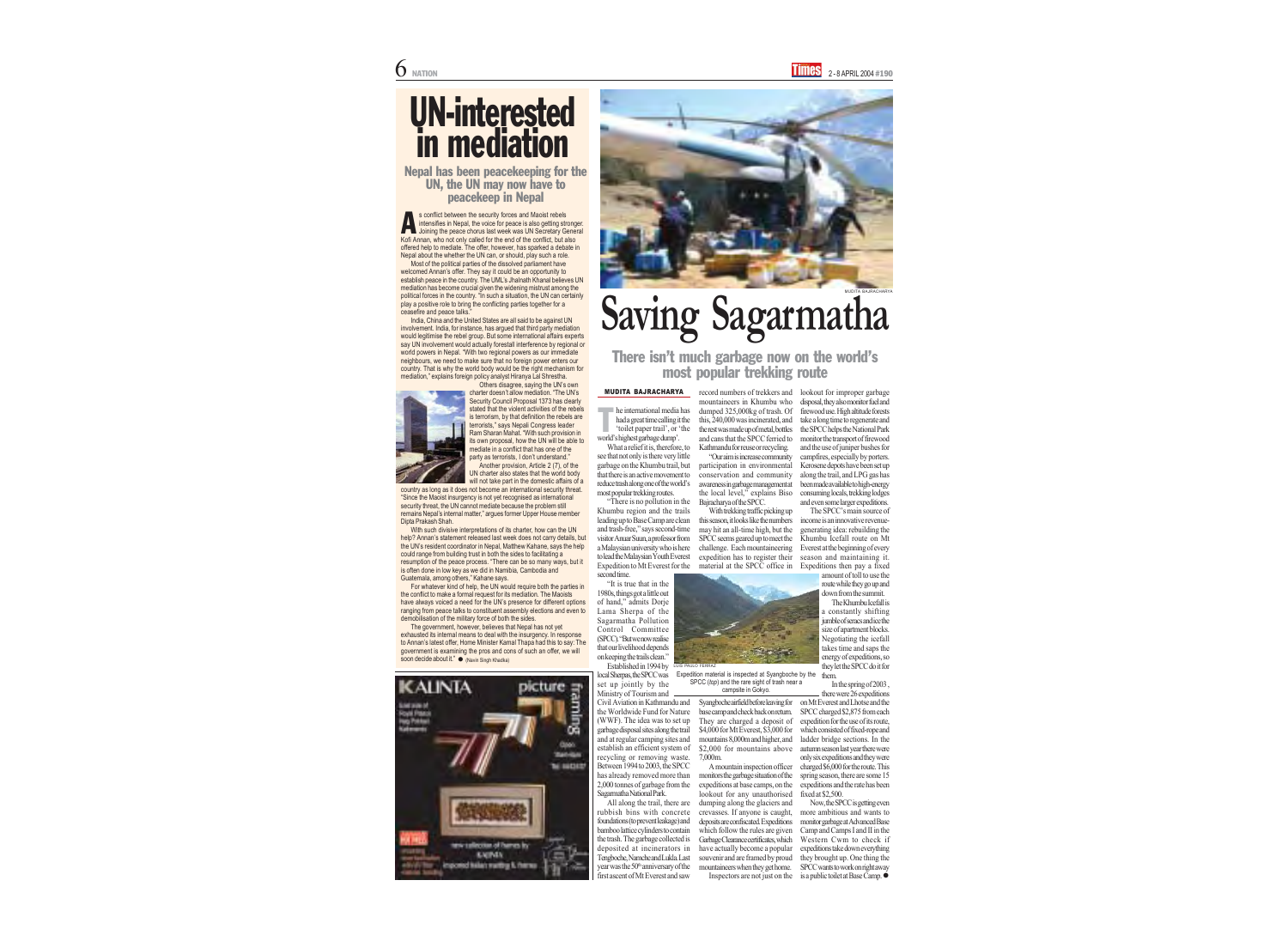NATION 2 - 8 APRIL 2004 #190 7

> He tried to argue that he did not believe in violence, but was attacked with swords and guns. Emboldened by his courage, hundreds of villagers pounced on the Maoists and killed two of them. Ram Gopal was bleeding profusely from his wounds and was rushed to Bheri Hospital in Nepalganj where he collapsed on arrival. "I thought I was dead," says Ram Gopal, showing his scars. "I don't know how I survived."

> After that incident, the villagers of Tamauli asked Ram Gopal to leave because they feared the Maoists would return. And they did. About 500 Maoists came back and killed Ram Gopal's uncle, Motilal Tamauli, and beat a neighbour, Sohan Yadab, to death. They tied up hundreds of villagers

# **Victimised victims**







#### Preyed on by Maoists, victims of violence face official apathy

It was the same pistol he had used to defend himself when the rebels had attacked him three months ago. After his death, his wife and three daughters are now left to fend

## Resister killed

and made them watch the torture of MVA's office in Bagh Bazar. placed on rocks and crushed.

"What kind of revolution is this?" asks Ram Gopal, who abandoned his shop and homestead to live as a refugee in Kathmandu. His wife, three sons and parents are destitutes in Nepalganj. Ram Gopal has now joined the Maoist Victims' Association (MVA) and says there is nothing to do but to find strength in numbers.

But it hasn't been easy for Maoist victims even in the capital, and their association suffered a severe blow when Maoist assassins killed their president, Ganesh Chiluwal outside his office on 15 February, two days after he led a procession where effigies of Maoist leaders were burnt. Dharma Raj Neupane is a Nepali Congress worker who had to flee his village in Accham after 200 Maoists surrounded his house and were looking for him. "I was lucky to get pride."

he government's move to arm villagers against Maoist rebels suffered a setback with the killing of the chairman of the Peace, Security and Good Governance Committee in Chulachuli village of Ilam district, Chetan Raj Bantaba *(pic)*. He was gunned down in broad daylight in Damak on 23 March, and the suspected Maoist assassins even took away the pistol Chetan Raj was given by the army. T

three young boys. Their legs were Requests for government security have been made, but the office hasn't even been assigned a constable. For Ram Gopal Tamauli, this is proof that officials have no interest in protecting the victims of Maoists. "We have given up expecting anything but apathy from the government," he says. A local NGO is paying the rent for the office and members have been forced to beg for donations in the streets from pedestrians and shops. After the Chiluwal murder and threats, MVA has got 100 new members, bringing the total number to 6,000.

> Ram Gopal Tamauli and other members of the association approached Home Minister Kamal Thapa recently for assistance and protection, and have been assured help. "We wonder when the government will do anything for us," says Ram Gopal with a sigh. "Maybe after we are all dead."  $\bullet$

ast year, Ram Gopal Tamauli was shot and stabbed by a **group of Maoists after he** refused to join their movement in a village in Banke. L

> With Chetan Raj dead, the 13-member Maoist-resistance committee he set up is now leaderless. Committee members aged 13-65 go on regular patrols around the village, sometimes even joining the unified command under the army. Chetan Raj formed the committee last November following Prime Minister Surya Bahadur Thapa's announcement that the government would arm civilian volunteers who wanted to resist the **Maoists**

out alive," says Dharma Raj, who has he was nearly killed by his own son, now taken over from Chiluwal as who is a Maoist. Khatri is president of the MVA. Last Friday, heartbroken that his three sons have Dharma Raj received a death threat become supporters of the same from the Maoists and was warned to group that abducted and tortured close the office. "We are not afraid him four years ago after he refused anymore," Dharma Raj told us. "We to pay them Rs 300,000. He was have nothing left but our courage and abducted again this year but Despite Chiluwal's assassination, walked for two days from Salyan to "The government has established camps and rehabilitation centres for the Maoists who surrender but it has not bothered about us," says 76-year old Kul Bahadur Khatri from Dang, who came to Kathmandu this week after managed to escape at night. He

 Ram Gopal Tamauli shows his scar from gunshot Dharma Raj Neupane at the Maoist Victims' Assocation flanked by photographs of killed civilians

anyone can walk in and out of the Nepalganj where he had started

begging on the streets. An army officer helped him, and put him on a bus to Kathmandu where he is now living with friends.

Like other Maoist victims, Kul Bahadur has given up all hope of help from the government. "Even human rights activists are not speaking for us," he says. "All they do is raise their voices against the state. What about us and those responsible for the violation of our rights?"

Displaced families and Maoist victims line up at the association office every day hoping to get some money, but all it can do is give them moral support and solidarity. "How much longer can we live like this?" asks a tearful Hira Gurung, who fled her village in Khotang. Hugging her nine-year old daughter, Hira tells us how her husband was killed during a meeting three years ago. The next day, the Maoists announced they would also kill her for being an informer. Leaving behind all her family property, Hira fled to Kathmandu with her five children and is now living with distant relatives.

#### NARESH NEWAR

Members of the committee in Chulachuli village had been receiving arms and weapons training, and Chetan Raj Bantaba used to say the arms were for self-defense and not to kill the rebels. "Our guns are not to kill anyone, they are to defend ourselves," he would explain. Even before the government provided them arms, the villagers here used to carry homemade guns to resist the rebels' influence. Lately, Chetan Raj's armed civilian volunteer group was involved in a controversy after the chief of Damak Municipality lodged a complaint alleging that he was involved in timber poaching.  $\bullet$ (Dambar Krishna Shrestha in Ilam)



for themselves. "They had been repeatedly sending death threats to my husband," Chetan Raj's wife, Tika Maya, said.

From top to bottom:

 "Enough is enough," says Kul Bahadur Khatri.

 Hira Gurung with her 7-year old daughter Sanish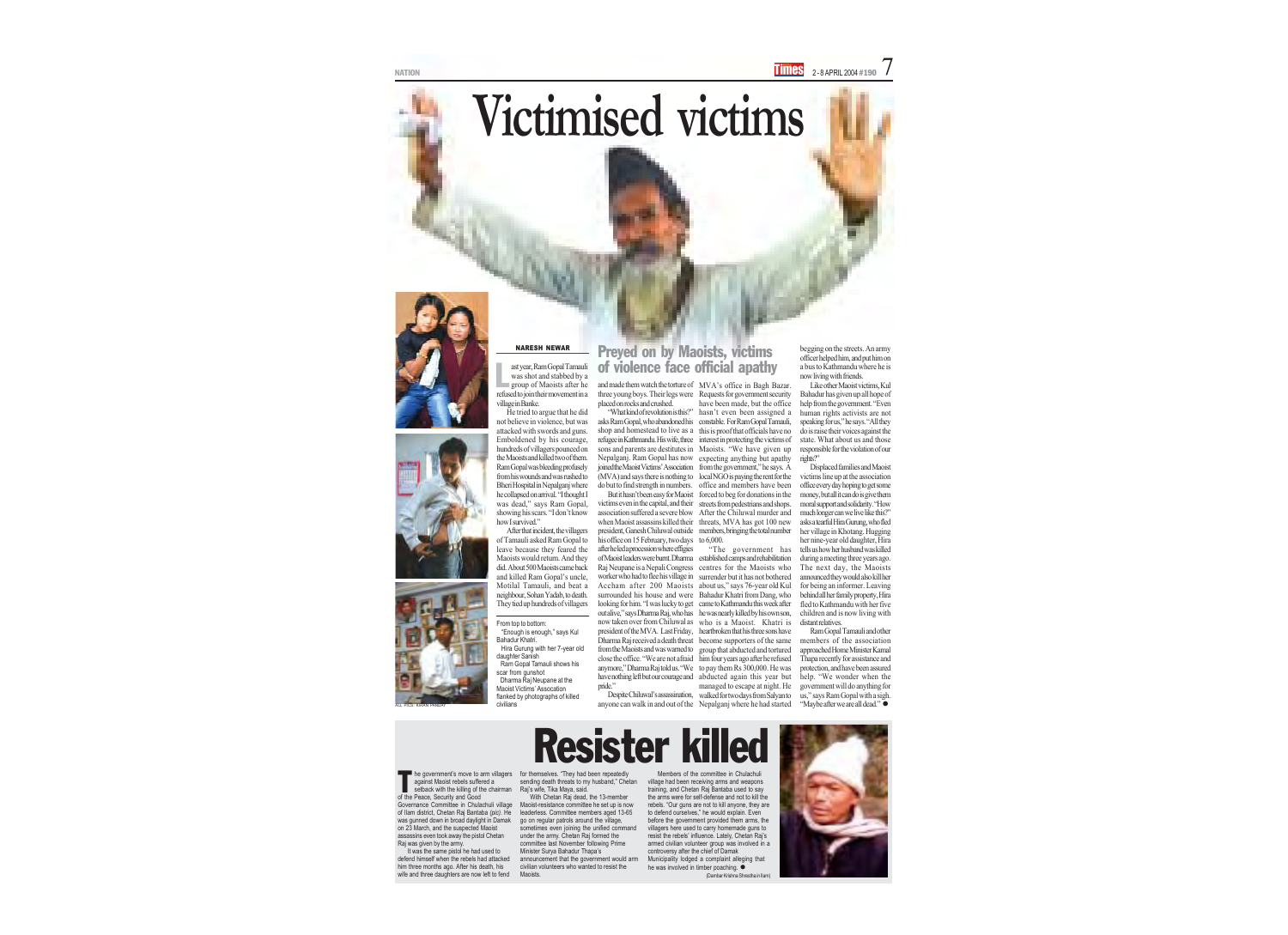#### **BIZ NEWS**

Most had nothing but

complaints. Many told stories of how they face needless but repeated and costly harassment from tax officers, from policemen on and off duty and from local politicians. Almost all said that they have no use for formal banking channels, which they see as remote and unfriendly, designed only for big businesses. And all said that they buy auditing services grudgingly. In fact, most admitted that the owners also double up as in-house accountants who keep a loose log of daily accounts on the back of torn cigarette-boxes.

ast week, my colleagues and I spoke to about 40 different owners of Kathmandu-based small and medium Nepali businesses on how they use money-related services to improve business performance. L



Unhelpful though the government is, these businesses start dealing with it right from birth. In most cases, they are required to pay fees for registration at both the Municipality Office and the Department of Cottage Industry which charge money arbitrarily to renew their licenses. The businesses complain that they have not received a single tangible service, for all their dutiful payment. Yet they go through the

#### Small players are neglected in Nepal, and nobody benefits

# Thinking small

registration process because they have discovered that the papers thus obtained are good as an sign of state approval in the event of all too common warrant-less raids and searches, that ratchets up the cost of doing business.

Most of these businesses bus-park hotels, security firms and agencies that supply labour to overseas markets—deal with millions of rupees every month. Yet they prefer doing business with the money stuffed in their pockets. Other than seeing banks as places where they can deposit money and earn an annual

interest, they have little idea as to how to make demands on the financial institutions to provide them with money-related services.

Financial institutions have also displayed a poor understanding of small business needs, let alone have done an appropriate marketing of their services and products. Banks have been slow to exploit opportunities to bring hitherto neglected but cash-rich clients into their fold. Given how competitive the banking sector has become recently, it is short-

Air China inaugurated its new Chengdu-Kathmandu link on 30 March, making it the second Nepal-China link after Lhasa. Chengdu is a hub with flight connections to many parts of China. The Kathmandu branch Air China office hopes to attract Japanese tourists to Nepal through this new route as the Chengdu airport is frequented with direct flights from key Japanese cities. Air China, operating two flights a week, will add more during the peak season. The airline had already organized a big promotional campaign last year among the Chinese tourists. The flight will follow the same scenic route past Mt Everest as the Kathmandu-Lhasa flight which will be a bonus for passengers. Air China is using its 757 Boeing with a seating capacity of 196 passengers.

**COO**<br>
Everest Bank Ltd (EBL) has established its representative in New Delhi and started active operations, canvassing for low cost transfer of savings of Nepalis working in India. Nepalis can now process their applications through EBL's partner, Punjab National Bank in India, where they can deposit their monthly savings and transfer them to EBL in Nepal.

sighted to think that many small businesses might not be as lucrative as a few big trading houses. Meanwhile, in the face of such indifference, the preferred way of raising cash for small businesses is to borrow from colleagues and money-lenders, even at high interest rates, and ignore the formal channels of finance.

 $\overline{\mathsf{A}}$  new agreement between SmartChoice Technologies (SCT) and Himalayan Bank Limited (HBL) means that HBL customers in Nepal can now use SCT's current network of 10 ATM's and 100 point of sales terminals throughout the Valley. A variety of card schemes are available, and the alliance is aimed to be helpful in transforming traditional cash-based transactions into simpler cashless plastic ones.

Most small business owners rightly fear that if they keep up-to date books and use legitimate numbers, then the government might squeeze more money out of them. Their accepted business practice is to keep two sets of books: one for the business

and one to show to the government. As for auditing, most use registered auditors (doesn't matter whether of 'B' or 'C' class) who can both balance the books and, more importantly, are on excellent terms with tax

officers. They are not sure how to ask more of their auditors (who can double up as financial consultants) in advice on cutting down expenses and managing money better.

There is much talk in the policy circles about how to help small businesses. Some talk about marketing, others about skill enhancement. But our discussions show that addressing many of the money-related policy constraints (ambiguous laws, unclear tax codes, inaccessible credit lines, etc) would be a good place start for the government to take the concerns



#### China to Nepal

"From the moment an item is received in the building until the moment the finished product is loaded onto the aircraft, it is kept under carefully monitored hygiene and food safety conditions with strictly controlled temperatures," Satyal says.  $\bullet$ 

#### Saving from overseas

#### Smart banking choices

MUNCHA ONLINE: Muncha House, the oldest departmental store in Nepal, has launched local e-shopping at



www.muncha.com. Over 6,000 items are available, ranging from food to electronics. Products are delivered directly to your home, and consumers who don't have credit cards can pay cash upon checking and verifying the goods are satisfactory.

ON DISPLAY: Philips has opened a one-of-a-kind showroom at Jyoti Bhawan, Kantipath to provide its



customers with better sales and service facilities. It includes a home theatre demonstration room and carries a wide range of Philips products ranging from 14" tvs to the latest LCD and plasma display units.

STRENGTH OF STYLE: The newly launched Proton Waja is set to take

on Nepal's roads with style and confidence. Elegant lines mask the strength of its body, while minimising road vibrations and noise. The 1.6 liter engine is economical to ride, and its special safety features will give you complete peace of mind as the Waja confidently tackles the road.



subcontinent's air travel market. "We wish to widen our market and for that we see Nepal as the right place," Malchartzeck told us, saying he is encouraged by the increasing numbers of airlines flying into Kathmandu and the ones which are here



MIN BAJRACHARYA

LSG Sky Chefs has 35 percent of the world's market in flight catering and has 270 airline clients from more than 200 customer service centres in 48 countries. It produces more than 300 million airline meals a year and generated revenues of more than \$3.3 billion last year. Now that LSG has its production unit in Kathmandu, it says its pool of 600 chefs

Sharad Satyal of Soaltee's Inflight Catering says the Tilganga facility has high-tech equipment to ensure that every step of food processing is documented to ensure international quality standards. "There is a foolproof system to guarantee

Indeed, the meal centre took nine months of stringent tests by LSG's quality control technicians before the franchise license was approved. The facility has the country's only blast chiller, the largest bakery and the latest flight-catering

The LSG team (from left): Sharad Satyal of Soaltee In-flight Catering, LSG Regional Director Michael Malchartzeck and Chef Govinda KC.

#### **NEW PRODUCTS**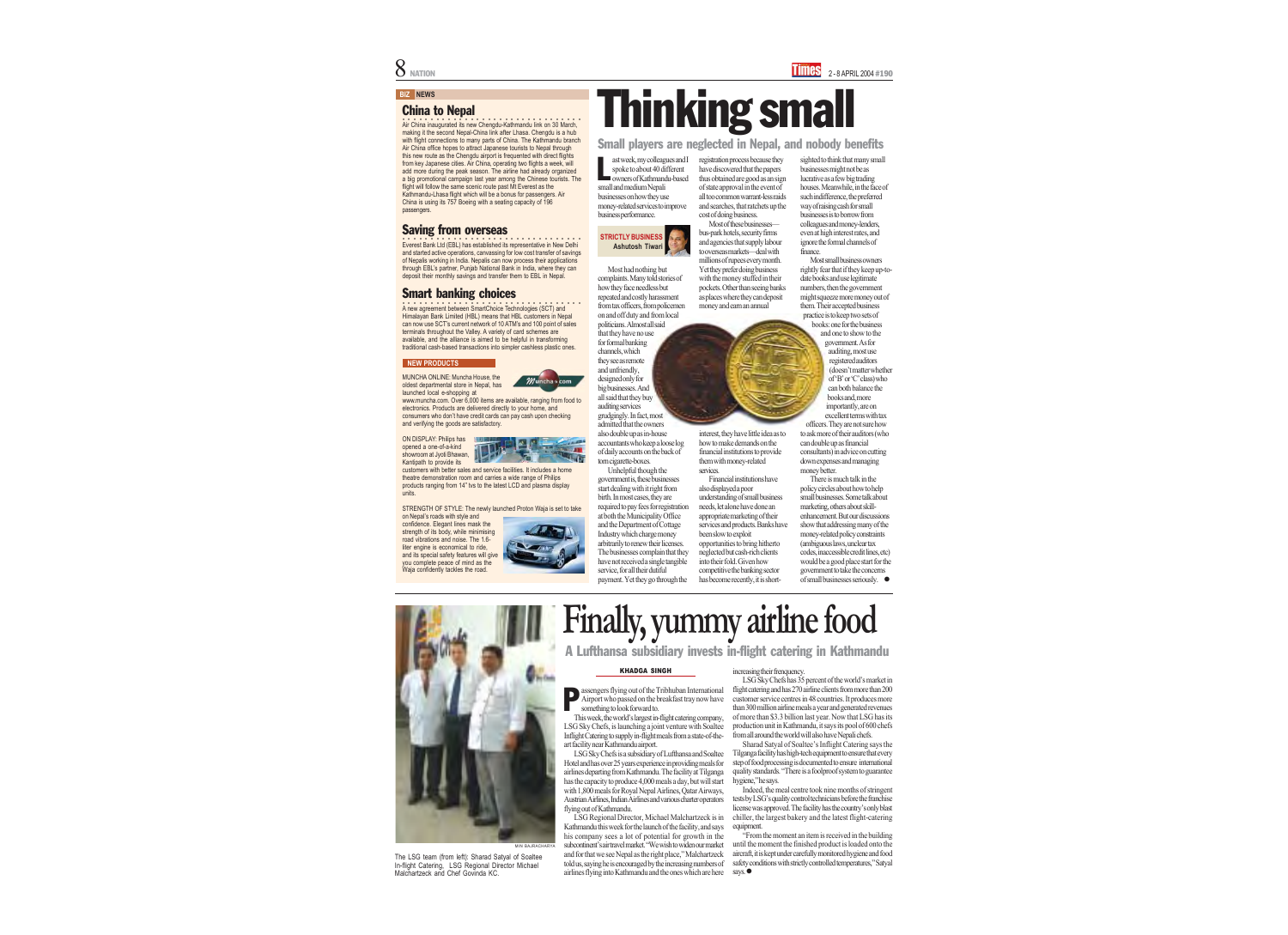Since the government loosened its regulations in 2001, the private sector has invested heavily in licenses and broadcast equipment. In addition to two state-owned channels (NTV and NTV Metro) there are Kantipur Television (KTV), Image Metro, Channel Nepal, and Nepal One uplinked from India. Two more terrestrial channels, Shangrila and Avenues are due to start up soon.

"It's a good thing that we have so much choice, but my concern is whether the investors can get their returns from such an expensive venture in such a crowded market," says Durga Nath Sharma, general manager of NTV.

More channels means more competition, and Sharma thinks that viewers will ultimately benefit. "The age of television monopoly is over," he says, hoping that the competition betweenthe new players will be "healthy".

So far, the indications are that overall standards have improved. The stations are heavy on entertainment, but these are mostly Nepali-language drama and music. News and current affairs has been largely free of government control, making television an important source of visual news.

Says Sharma: "Our people are now thirsting for information and news rather than just entertainment. Times have changed and people will no longer sit in front of their sets just to listen to a minister's speech."

As in India, the advent of private channels has forced state media to

be more creative and professional as well. NTV news is still heavy on government viewpoints on politics, but there is more freedom to report from the field and the studio talk shows are fair and balanced. "People can no longer question our professionalism," says NTV's chief editor, Rajendra Deb Acharya.

Responding to audience surveys that show a hunger for news, most private channels have balanaced their entertainment content with news and current affairs. Channel Nepal and Nepal One compete with hourly news updates. Channel Nepal airs about six hours of news bulletins a day. KTV relies on its vast print news network to provide extensive nationwide coverage.

ratings surveys: as long as there are interesting, professional and relevant programs in Nepali, most Nepalis will flick their remotes away from Indian or foreign channels. Says tv journalist Rabindra Pandey: "We compete with the Indian channels, so we have to be different, especially during primetime." $\bullet$ 



epal may have been one of the last countries in Asia to have its own television station, but it now has more channels than most other countries this size in the region. N

Both state and private channels also have programs that are getting big national followings. Among the highest-rated NTV programs are *Hijo Ajako Kura*, *Ankhi Jhyal*, *Bahas*, *Chintan Manan*, *Disanirdesh* and *Jagriti*. Kishore Nepal's *Mat Abhimat* has now got a wide

#### viewership all over the country.

KTV'S unique talk program, *It's My Show* allows experts from all sectors to run the program with their own studio guests. Interviewing well known Nepalis has become a favourite (and cheap) way to fill airtime and most channels now have versions of *Dishanirdesh*. Nepal One's *Nepal's Most Wanted*, patterned after a US program is drawing large numbers of viewers.

But within the stations, producers and owners complain of the lack of trained staff. Senior posts are handed over to print journalists with scant knowledge of the audiovisual medium. Most talk shows therefore resemble television versions of print interviews.

"It is not easy to run a television show and the cost production is high," says filmmaker Mohan Mainali, "but television must fulfil its public service mandate by airing magazine programs with news features and short documentaries based on current affairs."

#### Nepali viewers have benefitted from competition among new tv channels Primetime

Mainali, who started the environmental documentary program, *Ankhi Jhyal*, says it is time for private channels to also venture outside the Valley. NTV's *Mat Abhimat* has huge ratings mainly because it's host Kishore Nepal crisscrosses the country allowing people to speak their minds without much interference.

However, it is in entertainment that Nepali channels have a lot of catching up to do. Generally, locally produced programs on current, relevant subject matter, like *Hijo Ajako Kura* touch the people and are hugely popular. The soaps, patterened after American and

Indian formula plots, are less successful.

"There is nothing much to watch, we are repeating the same trend, which both the youngsters and adults have been watching on MTV and Indian channels for a long time," says former broadcaster, Suman Basnet.

There is one clear lesson from the

#### NARESH NEWAR

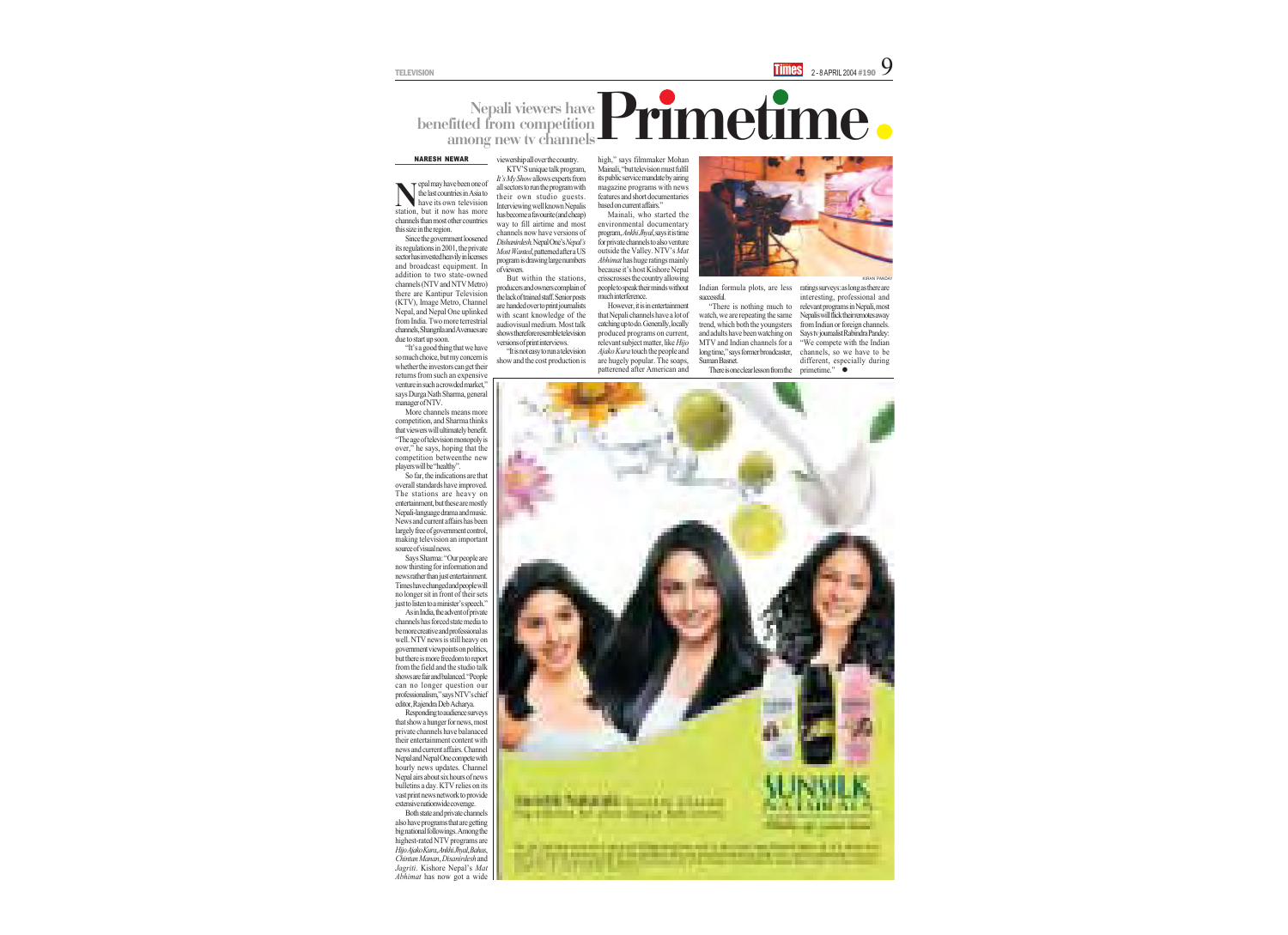



The addition of new private television channels has resulted in a big increase in the sale of television sets nationwide

#### KHADGA SINGH

t is no longer a luxury item.<br>Call it an information kit, or<br>an idiot box, but the television<br>set has become a utility like other t is no longer a luxury item. Call it an information kit, or an idiot box, but the television home appliances. Television has become a necessity in urban Nepali homes. The proliferation of new Nepali channels and the spread of cable have boosted domestic demand for tv sets, and distributors can't keep up with demand. Even those from the lower middle class have joined the bandwagon, and they have a wide range of choices: from black and white and colour sets manufactured in Nepal to cheap imports from China—all under Rs 10,000. Then there is the upper end of the market with flat tubes, LCD and plasma screens. There are installment-payment schemes, which means even the more expensive models are suddenly affordable. Add to that the exchange scheme under which you can trade in your old tv for a new

one and the choices are wide open. Tv manufacturers and dealers know well how indispensable the gadget has become. They report more than 60,000 television sets sold last year alone, and this year it looks like sales will top 100,000. Major players in the television market have registered an annual growth of an unbelievable 50 percent in sales. Increasing purchasing capacity of consumers in the urban areas, expanding rural electrification and the spread of cable networks have translated into more and more buyers. The latest rage seems to be flatscreen tvs. Almost all established brands have them, successfully increasing their number of consumers. With better picture and sound quality and the capacity to decode channels, flat screen TVs are in vogue. The good news for buyers is that the prices of flatrons are being slashed. "Since they are becoming more and more affordable for middle class consumers, many go for the flat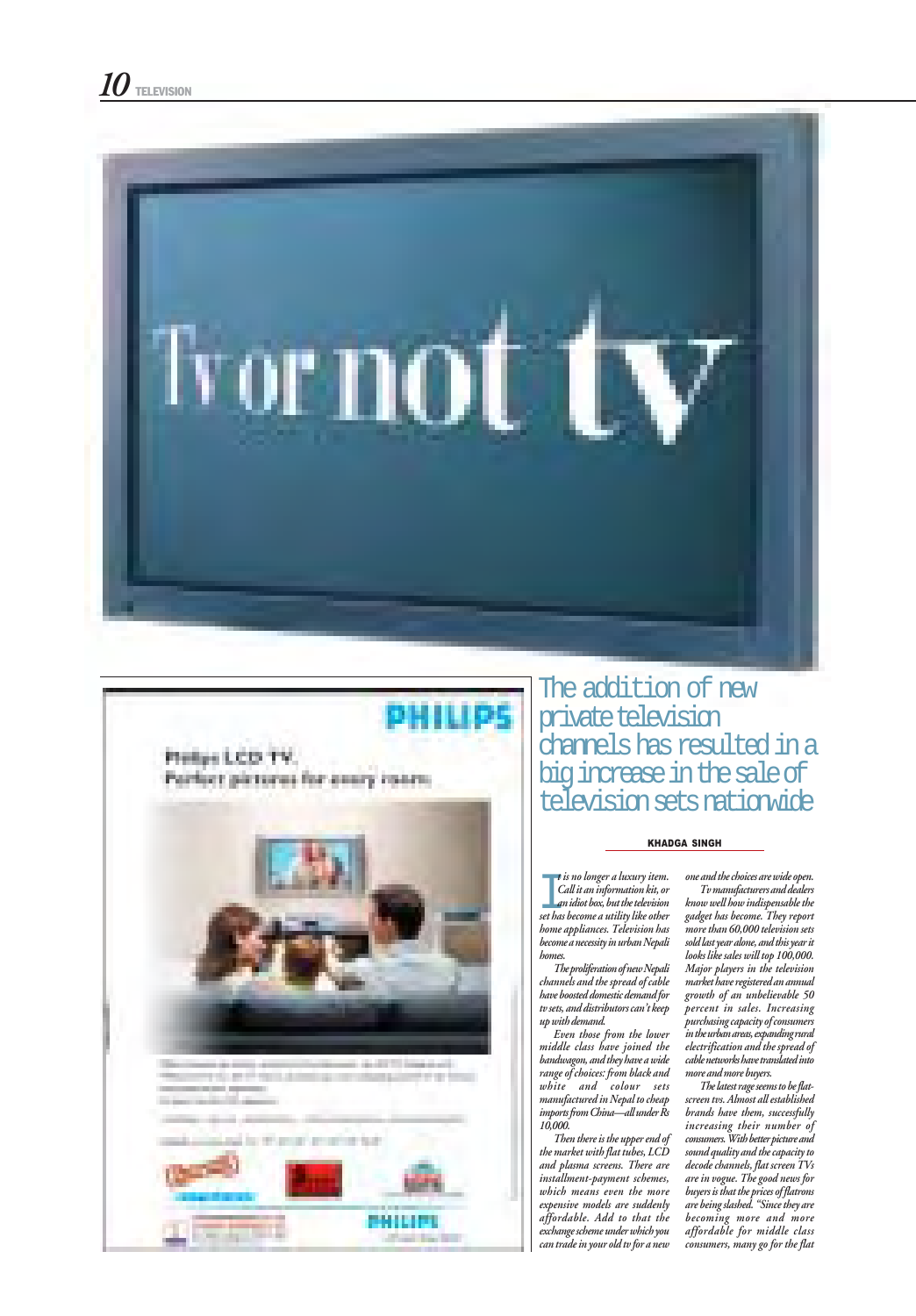#### $\frac{1}{2}$  - 8 APRIL 2004 #190  $\frac{1}{2}$

screens," says Saurabh Jyoti of Jyoti Group, which imports Philips sets from Singapore. To meet the soaring demand, his company has opened a brand new showroom in Kathmandu and started outlets in Pokhara and Birgunj.

Him Electronics sells Daewoo and Samsung sets and sees flat tvs as a value segment with bright growth potential. Its General Manager, Prabhakar Thapa, says 80 percent of the buyers go for ordinary colour tv but their tastes are changing: "Within one year, we expect to see that figure come down by half." The company manufactures nearly all its products in Nepal.

> competition due to smuggling and parallel import of tv sets. The smugglers can cut prices and sell their products without proper VAT bills and invoices. "Such sellers price the sets very low because they don't even pay customs duty, but we do and that adds up to 40 percent to the cost price," says Jyoti.

The price range varies from Rs 25-40,000 for 21 inch flat-screen sets of different brands. For rural Nepal, getting a conventional colour tv set is more than enough for now with prices that range from Rs 15-20,000. Dealers have seen that the government's policy of expanding electricity with the participation of the locals has resulted in greater demand for tv sets even in villages.

> "The cheap brands are doing us a service by expanding the market," says Sarbjit S Anthak of Chaudhary Group which assembles the Korean GoldStar brand. "Once people start watching colour TV they won't stop and their next purchase will always be a better brand. That means our market is secured."●





"We see many more rural people coming to buy tv sets these days," says Subash Saraugi of Distar, a Thai Company that has been selling 14 and 21-inch sets in Nepal. "Once the security situation improves, we are sure that there will be another big rise in sales."

Despite the growth and the potential, tv dealers and manufacturers face unhealthy

Most cheap products are now coming in from China. This has left some dealers and manufacturers worried. But some think this will

increase the size of the pie and ultimately the customers will go for better quality.

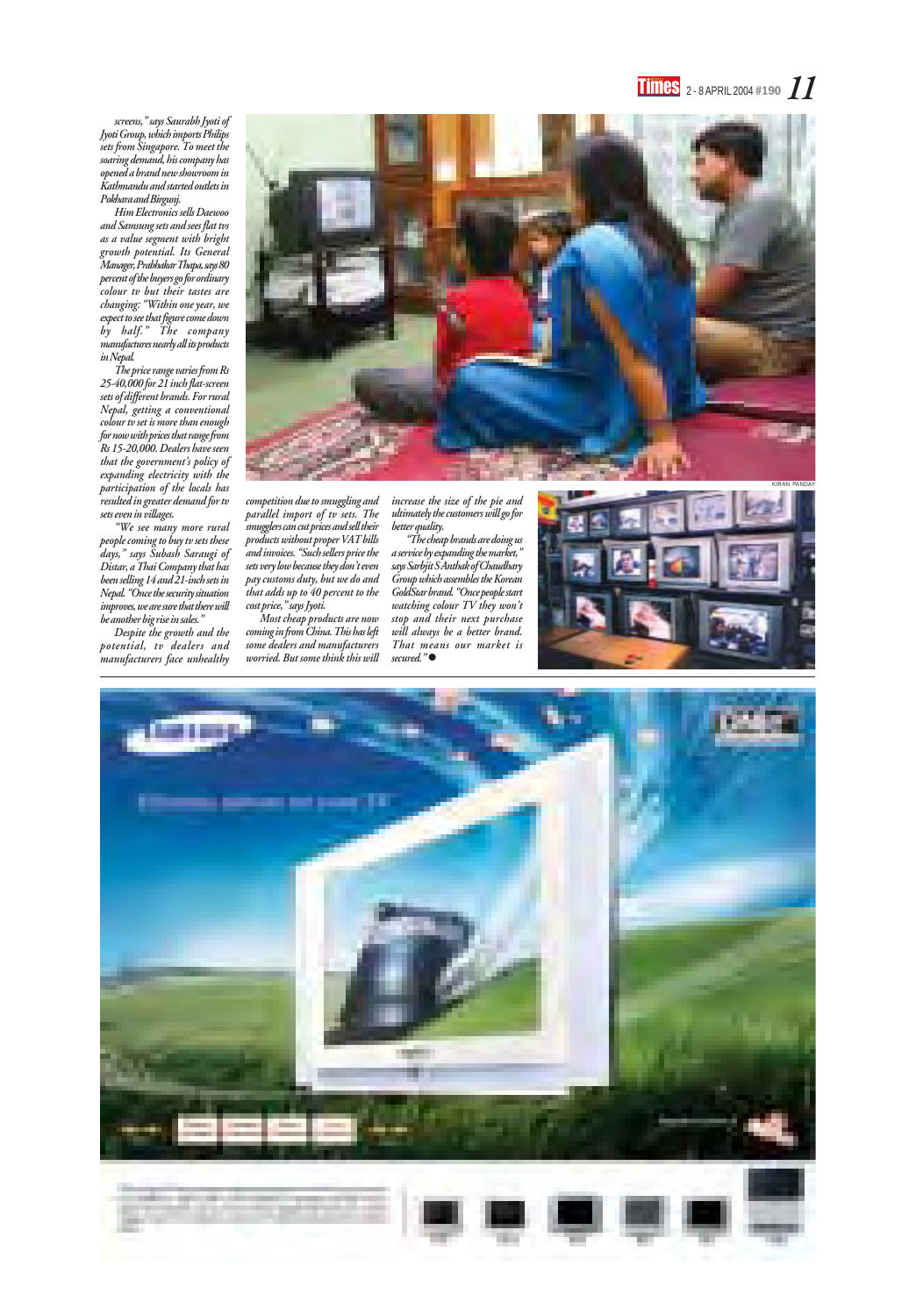SELECTED MATERIAL TRANSLATED EVERY WEEK FROM THE NEPALI PRESS

#### **QUOTE OF THE WEEK**



"The Royal Nepali Army is no match for us in ground-level combat. The only advantage they have over us are their helicopter gunships recently supplied by India."

Mohan Baidya in an interview with the Calcutta Telegraph.

Boat: Felicitation for the king Drowning man: Citizen

हिमाल Robin Sayami in *Himal Khabarpatrika*, 29 March - 12 April

#### Jana Astha, 31 March

Because of his status in the Communist Party of Nepal (Maoist), Mohan Baidya alias Kiran, was also given the responsibility of political commissar of the Maoists' People's Liberation Army Eastern Division. Although he was already in charge of the party's eastern central command he was not among the rebels who attacked Bhojpur on 2 March because of his age. The attack was made under the leadership of Commander and politburo member Barshaman Pun, alias Ananta.

Better known as the second senior most leader after Prachanda, Kiran is said to be the main ideologue and philosophical leader. He was the one to propose the concept of Prachandapath, the party's line, during the second national convention of the CPN (Maoist). He defined and explained Prachandapth, a concept that drew controversy in the communist movement of Nepal.



Before Prachanda had been chosen as the general secretary by the then Communist Party of Nepal (Masaal), Kiran held that post. The change of guard took place because of what was a 'sector scandal' dispute within the party 18 years ago. After the controversy, the party decided to demote all the leaders except Prachanda. That is how he got the promotion. Kiran was demoted to the position of politburo member. Prachanda was promoted.

○○○○○○○○○○○○○○○○ Hari Prasad Adhikari in Rajdhani, 31 March राजधानी

Kiran was chosen as the party's general secretary after the party took disciplinary action against Mohan Bikram Singh who was ousted. It was then that the party split into two rival factions. Kiran was once a Nepali language teacher in a high school in Pyuthan district before his family later moved to Dang. He has three daughters and his wife is also said to have gone underground with him. After the arrest of this senior Maoist leader, the rebels' morale has certainly dropped. The rebels were somewhat upbeat after their latest attacks in Beni and Bhojpur. In Maoist circles, there is talk that they may launch yet another fierce attack on a district headquarter. Chances are also equally high that they could take senior government officials hostage to pressurise the government to release their senior leaders. Before Baidya, politburo member Matrika Prasad Yadab and central leader Suresh Ale Magar were arrested by Indian authorities and handed over to the government in western Nepal. Baidya, who had undergone a cataract operation just before his arrest in Siliguri, also suffers from asthma. He had been living in the same house in Siliguri for a while despite party workers suggesting he shift elsewhere. The West Bengal state government was already apprehensive about the Maoist presence in the state because of the latter's increasing relations with the Kamatapuri Liberation Organisation, a banned political outfit in India. What's more, the meeting between Maoist leaders and senior UML leaders some two years ago established Siliguri as a rebel shelter. It is believed that Indian security agencies were able to track Baidya down through his telephone. Similarly, Maoist leaders Yadab and Magar were also arrested last month after Indian security agencies tapped the phones.

#### Combat fatigue

••••••••••••••••••••••••<br>K*antipur,* 29 March कान्तिपुर

 $3129$ 

Maoists in Rukum district are disheartened after watching their senior leaders being killed in the battle for Beni last month. A local teacher in the district said many rebels were having second thoughts about participating in raids like the one in Beni because of the high casualties. "They say they would not like to lose their lives anymore," the teacher said. "In fact, combat fatigue is setting in and many want peace." The frustration among the lower rank rebels became evident after a Maoist FM station confirmed that 50 fighters were killed in the Myagdi clash and one of the dead was Kal Bahadur Nath, vice commander of the western division. So far, he is the most high ranking rebel to have died in action. The radio also said the Maoists had captured 35 SLRs, three light machine guns, 14 shotguns, one two inch mortar and 65 .303 rifles. But even this has not been able to arrest the sinking morale.

#### Fast to death

Tekhnath Rizal has fasted for as long as 27 days while he was jailed in Bhutan and this will be his fourth time to use this Gandhian tactic to put political pressure on the Bhutani regime. This time, he has given a 15-day ultimatum to the international community to step in and help solve his people's refugee crisis. He is prepared to fast unto death.

At Ratna Park, we can already see Rizal's health is deteriorating. He is a diabetic, has heart problems and is running a high fever. But he is determined to



## Mohan Baidya's arrest

continue his fast to put the message across to the world that Nepali-speaking Bhutanis have been ethnically-cleansed from their homeland.

India's involvement is critical in this, but New Delhi is playing a passive role. Rizal had no other way to get the attention of the Indian government but by this fast. So far it has not reacted at all to Rizal's fast. India can't remain aloof.

Rizal has already sent appeal letters to most world leaders calling their attention to the plight of his people. He also wants the Nepal government to facilitate the verification process, work actively with UNHCR and the Human Rights Council to repatriate the refugees and to internationalise the Bhutani refugee problem. He wants the international community to continue giving aid to the refugees and the UNHCR to continue playing an active role to manage the refugee camps.

If the international community, especially India, repeat their usual statement that this is a bilateral problem between Nepal and Bhutan, then Rizal's sacrifice will have been in vain. The refugees are being blamed by the Bhutani regime for the staged incident on 22 December which lead to the departure of the Joint Verification Team from the camps. Rizal believes that the refugees had

nothing to do with it, and are being victimised.

#### Beni's civilians

○○○○○○○○○○○○○○○○ Nepal, 28 March-4 April

The government's intelligence failed again and it has become almost routine for the security forces to be unprepared for Maoist assaults. When the Maoists attacked Beni on Saturday night at 10PM, the security personnel were getting into their beds. After 12 hours, Beni was in ruins. The army's morale had already sunk when the government was not able to send reinforcements and ammunition while the battle was raging. By eight in the morning, DSP Ran Bahadur Gautam and 33 police were captured by the Maoists, who also ransacked all the ammunitions and guns from the police station. By nine, almost all the government offices had been destroyed. Besides burning papers and documents of local banks, the Maoists also looted a huge sum of money, the savings of many locals.

About 150 Nepalis lost their lives. Besides the Maoists and security forces, 30 civilians were killed and most of them from the air firing from the army helicopter. About seven labourers were killed in Jyamrukot. Laxmi Karki was hit when she was washing her dishes outside. Hemlal KC, a taxi driver had no idea that was going on and also got hit while he was driving in Bhagwati-2. In the fire set by the Maoists, two lodgers were killed in a hotel and the Maoists also shot dead an ordinary guard, Yogendra Gaur, of the DDC office. The Maoists also attacked their former cadres who had surrendered and taken refuge at the army post. "They asked us to join them again. When we refused, they started shooting and killed several others," says Chakrapani Acharya, who survived.

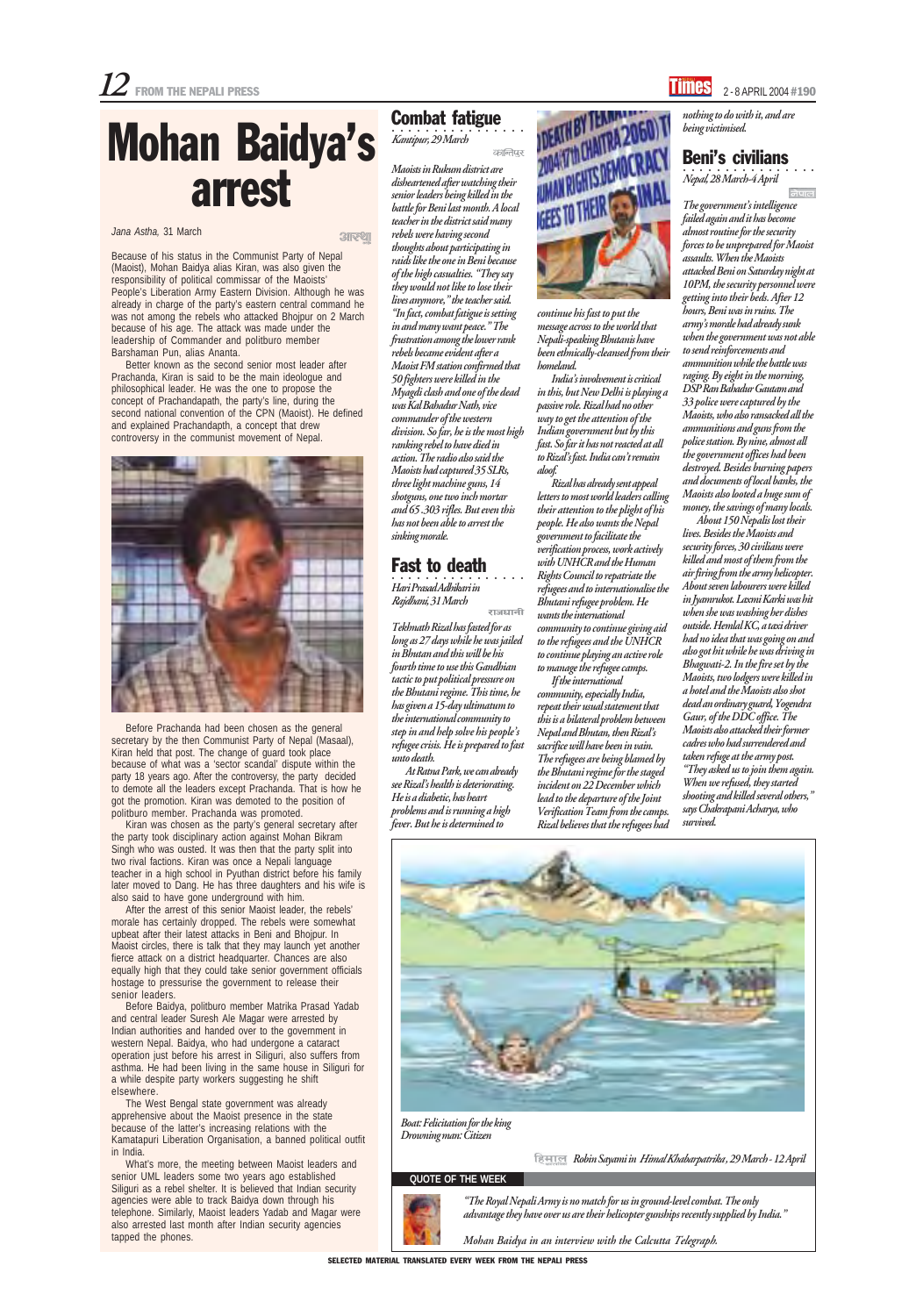#### Fire season

○○○○○○○○○○○○○○○○ Spacetime, 28 March

स्पेसटाइम दैनिक The Charkose jungle along the tarai is bearing the brunt of forest fires this dry season. It's an annual affair, but this year the situation is more serious. In the stretch of forest between Patlaiya and Rautahat, millions of rupees worth of logs and forest have gone up in smoke. Smoke billowing from the jungles has even caused difficulties to residents in the area and the passengers traveling through the East-West Highway. Most of the 14,000 hectares of the forest coverage in Rautahat is now threatened, and the District Forest Office says it doesn't have the budget to fight the fire.

○○○○○○○○○○○○○○○○ Spacetime, 29 March स्पेसटाइम दैनिक

SALYAN—Since the breakdown of the second ceasefire, the Maoists claim that they have built a strong force of about 6,000 militia in Rolpa, Jajarkot, Rukum and Salyan districts. The figure maybe exaggerated, but the truth is that every household has been forced to send one family member to join the rebels. Under threat, villagers ranging from young children to elderly citizens and women are joining the Maoist army. They are forced to wear green uniforms, unlike the combat dress of the real Maoists, and are made to parade around the villages and shout revolutionary slogans. Last Saturday about 500 villagers and

Villages in the forests are also threatened, and local people have to remain awake all night to stop the spreading flames. In the hills, the forests in the Rolwaling area of Dolakha have also been burning out of control for a week.

#### Forced recruitment

Rajeshwor Devkota in Saptahik Bimarsha, 26 March - 1 April

| साप्ताहिक विमर्श

The king wishes to go to the people and meet them and the people are also interested to see their king. That is why the royal felicitations are taking place. This issue must not be politicised, and if the politicians do so they will stand to lose. In all the felicitations so far, we have seen spontaneous presence of big crowds of people. This has proved that people have great belief on monarchy. The royal move of 4 October was a compelling situation for the country and the people. It is true that the situation has become more complicated since then. But matters would have been worse if the king



○○○○○○○○○○○○○○○○ Samacharpatra, March 28 .<br>नेपाल समाचारपत्र

○○○○○○○○○○○○○○○○ Kantipur, 28 March कान्तिपर had not taken over. The political parties of the parliament must take the responsibility of whatever has happened in the country after 4 October. It was the incapability of the Parliament that paved way for the royal move of 4 October and the enactment of the article 127 of the constitution. The parties were not capable of handling state power when they were in government, and neither have they been able to cooperate with the king to form the alliance. Many say that there is a tripartite conflict in the country. Actually the conflict is just between those who support the constitution and those who oppose it. The rebels are underground. The king has been honestly protecting the constitution. He has not violated any of its provisions. Elections are essential but if anyone says that they can be held under the present circumstances, they are lying. The polls are something they are using as a ploy to stick to the state-power.

Just saying it won't do, they will have prove through deeds that elections can indeed take place in the present situation. For elections to take place, the political parties will have to be taken into confidence. Those in the power must have the guts to give up power to get the support of the parties. The current political deadlock will end only when the present government goes. On the other hand, the parties must give up their street protests and come for dialogue and agreement.

It is essential to bring the Maoists to the table as well. But, even if they don't come for peace talks, the state must run. At present, neither has the government has been able to build the trust with the rebels for talks, nor have the latter proved their trustworthiness. Therefore, there is no possibility for talks at the moment. If the rebels still come forward with their demand for constituent assembly, there is no point on holding talks.



WALD SUMME





## **"The king has been honest"**

Maoists were walking about flashing their guns, khukuris and swords at Mokhla Bazar, Sthanikhol, Daragaun and Dhorchaur villages. "I'm not sure how long I'll live," says an old man who, along with other villagers, was made to walk for months and not allowed to return home. He adds that the Maoists had promised them that they had to campaign in the villages for only ten days.

#### Night ambulance

JHAPA—Ambulances have stopped their night services after drivers were harrased and attacked last week. As a result, many sick people and emergency cases have been jeopardised. Dinesh Magar, a helper from the Birta Jaycees ambulance, was wounded when soldiers opened fire on him late at night when he was unable to stop his ambulance while rushing to the hospital. He is now in intensive care at BP Koirala Hospital. The next day, Bimal Nepal, another ambulance driver from Nepal Red Cross, was mugged and severely beaten by an unknown group. "We can't save others if we die," says Bishnu Subedi of Sashidhar Ambulance Service. "How can an ambulance racing at 80-100 km/ hour halt at every checking point?" he asks.

#### Looking for dad

BHOJPUR—Englishman Kevin Benet has been looking for his Nepali father for the last 20 years. Every time he comes to Nepal, he hopes to find him, but in vain. His English mother,



Mary Benett, never wanted to talk about his Nepali father. But she told him everything after he found out through an aunt. His father, Surya Bahadur Rai, a former British Gurkha soldier, had met Mary in England when he was stationed there. The two married in 1962 and two years later Kevin was born, but when they were posted in different places they lost contact. Surya had sent Kevin a letter and his photograph. Mary had married again. One day, as she was looking at his photograph, and her husband tore it in rage. Kevin has sought help from the British Embassy and had managed to trace his father to Pokhara, but couldn't find him. Now after six years, he is in Nepal again, this time searching in Surya's home village of Chinamukhi in Bhojpur. Kevin, who has a heart condition, wasn't strong enough to walk there, but sent his Sherpa friend. Surya doesn't live there anymore. The good news was that he came back with photographs of Surya's new family and information they were living in Janakpur. Kevin is now sure he can trace his father in his next visit after having to rush to England for

an operation.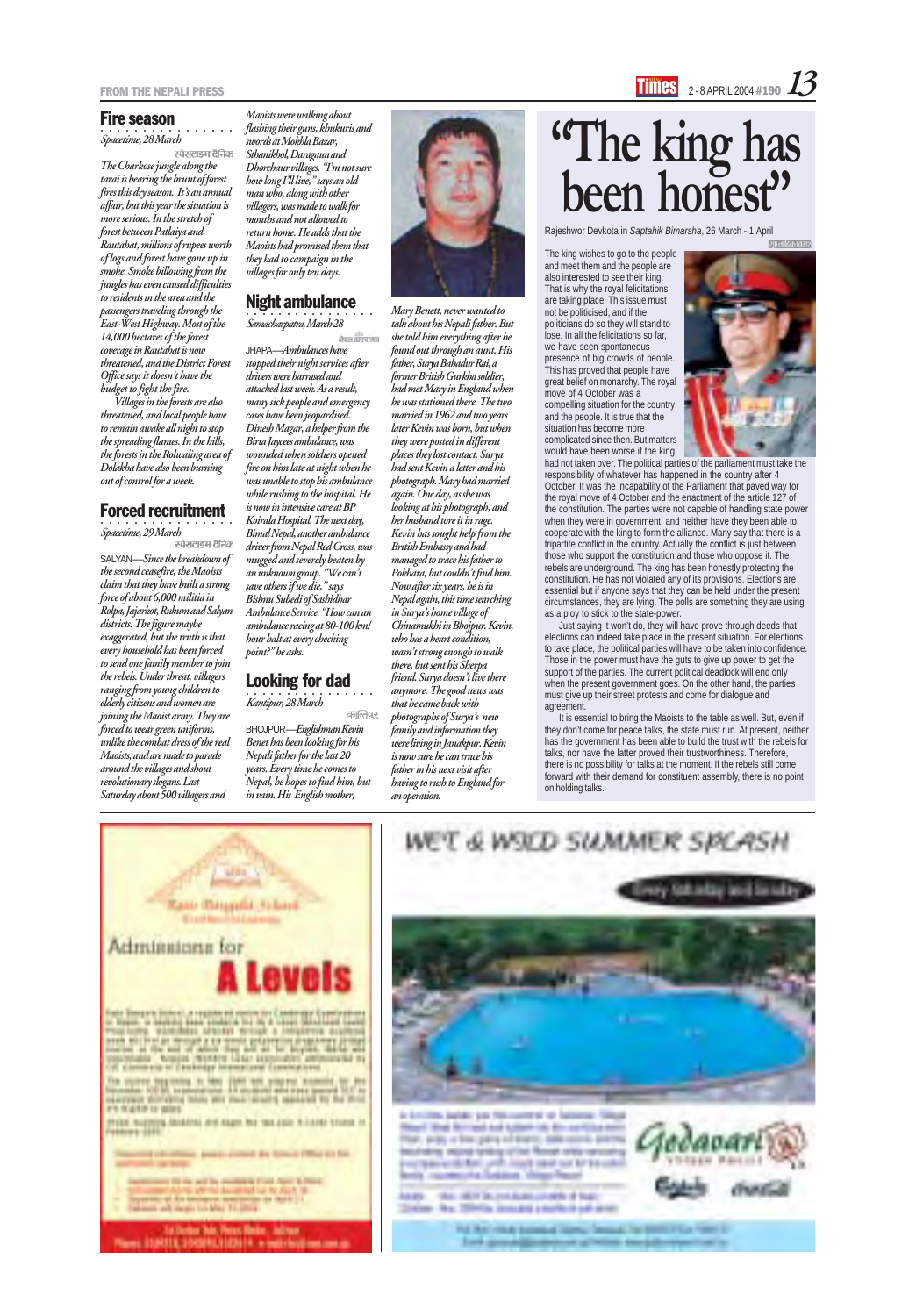#### **COMMENT Wang Gungwu**

# Malaya & Ceylon

#### What the Sri Lankans could learn from the Malayan insurgency

Delhi's Commissioner of Industries Jalaj Srivastav insists that the industries cough up 50 percent of the estimated \$640 million it will cost to set up 15 common effluent treatment plants (CETPs) in Delhi state. The industries are bound to pay up under the CETP Act of 2000, but claim that they were not consulted on the costs or design of the plants.

''The CETP Act gives a key role to the participating industries but we are being kept in the dark while the government goes on building the effluent treatment plants which are nothing but white elephants,'' says SK Tandon, general secretary of the Confederation of Delhi Industries.

Srivastav disagrees with that interpretation and said that work on constructing the CETPs had begun even before the act came into being in November 2000. ''It was therefore impossible to involve the industries in the awarding of the contracts,'' he said.

While the dispute continues over who picks up the tab for effluent treatment and how much of it, environmentalists warn of the continuing deterioration of the environment around New Delhi, home to 14 million people.

Last year, the environmental group Centre for Science and Environment (CSE) proved that groundwater contaminated with pesticides and toxic effluents was finding its way into bottled 'mineral' water and into colas marketed by big brand names such as Pepsi and Coca-Cola.

Studies conducted by various government agencies have shown that unacceptably high levels of industrial effluents are seeping into groundwater aquifers or end up in the waters of the snow-fed Yamuna river, which flows through the capital.

Industrial and domestic pollution has been steadily choking India's lakes, rivers, estuaries and groundwater sources. Surveys conducted by the CPCB as early as 10 years ago showed that aquifers across India had become contaminated with industrial effluents and pesticides.  $\bullet$  (IPS)

(Project Syndicate)

Environmentalist R K Pachauri, chairman of the Inter-governmental Panel on Climate Change, believes that in all probability, no river of greater purity has been damaged to a greater extent by a small group of people.

Pachauri is among those who have been calling for efforts to restore the Yamuna to its pristine glory through special campaigns that include better pollution control regimes. However, these have been thwarted by the industrialists' lobby.

The first real breakthrough came in May 2000, when the Supreme Court stepped in to ban factories from discharging untreated industrial effluents into the Yamuna river. It based its order on alarming reports from the Central Pollution Control Board (CPCB). But the implementation of the court's order and the CETP Act that followed has been difficult, not least because it threatened unemployment for thousands of workers and brought financial losses to the owners of industrial units.

The 20-kilometre stretch of the Yamuna within Delhi state accounts for at least 70 percent of the pollution in its waters, the CPCB said in its reports. These also point to thousands of small engineering units, textile industries, detergent makers and auto component factories that pollute the river.

Delhi, which was originally intended to be the country's administrative centre, turned into an industrial one because of easy access to the dispensers of licences in the bureaucracy.

But the haphazard growth that resulted quickly turned many of its areas into a hellish nightmare of polluting factories that include electroplating units, battery recyclers and leather tanneries – all draining their effluents through makeshift drains into the Yamuna.

Environmentalist M C Mehta, who moved the Supreme Court to take action through public-interest litigation, has blamed the mess on ''corrupt officials who have violated every environmental law''.

Mehta pointed out that many of the units–actually illegal–resorted to stealing electricity and avoiding taxes in order to make profits. But the government has been loathe to shut them down for fear of increasing unemployment.

#### RANJIT DEVRAJ in NEW DELHI

 $\underline{14}$  asia  $\underline{\phantom{111}}$  asia  $2$  -8 April 2004 #190



## **Polluters pay** ... or they should

formula of identifying and isolating rebel communities by race to work. But Sri Lanka's war, with its ethnic origins, is closer to the Malayan experience and so this strategy could, perhaps, have been tested.

A second similarity comes from the fact that the British were the imperial power in both countries. At independence, national leaders in both countries inherited similar sets of laws and administrative practices. Indeed, at the time Ceylon (now Sri Lanka) achieved independence, it was far more committed to democracy and the common-law legal system than Malaya.

 f the Indian government carries out a threat to disconnect electricity and water supplies to 16,500 polluting industrial units in Delhi, it will be the first major attempt to enforce the ''polluter pays principle'' in the country. I

> So why did multi-communal politics ultimately work in Malaya, and then in both Malaysia and Singapore, and fail so badly in Ceylon? One key reason must be the historical experience of the Sinhalese. For two thousand years, they had to defend themselves against attacks by expansionist Tamil kingdoms from the Indian mainland. As I travelled around the island admiring its ancient capitals, notably the ones sacked by Tamil kings, and Buddhist shrines set up to counter the impact of Hinduism, I began to understand the traumas endured by the Sinhalese. Sadly, the Tamils now living in the Jaffna districts in the northern and eastern parts of the island are probably descended from Tamils who were also victims of the same external attacks.

Another factor arose from the fact that Tamils, on the whole, had been open to a succession of Portuguese, Dutch, and British administrations from the 16th century onwards, while most Sinhalese lived under their own king in the Kandyan kingdom until the 19th century. In particular, the Buddhist priests, who are the guardians of the faith and have wielded much influence in Sri Lanka politics since the mid-1950s, were the least touched by foreign rule. They are determined to limit Hindu Tamil power in Sri Lankan affairs and encourage the country's leaders to make few concessions to Tamil autonomy. Furthermore, the degree of

threatens to reignite the violence. Their political duel was aggravated recently when the president, wary that her prime ministerial rival was "too soft" in dealing with the rebel Tamil Tigers, sacked three ministers and took over their portfolios. Now she has dissolved parliament and set new elections for April, three years before they are due.

Having lived through the Malayan war of 1947-1960, I often wonder why Sri Lanka's war has been so much more difficult to end. On the surface, much about those two wars seem similar. In Malaya, ethnic Chinese fought British and Malay regiments and police, which is roughly comparable to the Tamils' fight against the Sinhalese in Sri Lanka. Like the Tamil Tigers, the Malayan Communists were also damned as terrorists, but the casualties they inflicted were small compared to the mass killings caused by both sides in Sri Lanka's war.

Back then, Malaysia's ethnic tensions produced communal riots in which both Chinese and Malays were killed. These, however, were never allowed to degenerate into the outright communal slaughter that the war in Sri Lanka has often produced.

Could Sri Lanka have learned anything from the Malayan experience? Could the Malayan military strategy to contain the rebellion have been imported? British experts from the Malayan emergency tried to help the Americans in Vietnam–obviously without success. Of course, one reason for that failure is that the South Vietnamese were not different enough from the North Vietnamese for the Malayan

ri Lanka's bitter war of terror–one that practically invented the infamy of the suicide bomber–had been showing signs of abating of late. But a bitter power struggle between Sri Lanka's President Chandrika Kumaratunga and Prime Minister Ranil Wickremesinghe and a schism among the rebel Tamil tigers, now S

rigidity in inter-ethnic negotiations since the rise to power of the Bandaranaike family (of which the current President is a member) was accompanied by a series of ideological struggles among Sinhalese politicians, not least those led by various socialist and communist parties. This ongoing disunity among the Sinhalese contributed to making Sri Lanka's governments much more fragile than those that succeeded the British in Kuala Lumpur and Singapore.

What was decisively different between Ceylon and Malaya, however, is found in the fact that, in Ceylon, both major communities consider themselves to be natives, having both lived on the land they hold for over twenty centuries.

In contrast, the Malay Peninsula, including the island of Singapore, was the land of the Malays (Tanah Melayu) before the first Chinese and Indian immigrants came and settled there. The British, who did not depose the Malay rulers as they did the Sinhalese king in Kandy, made sure that the native position of the Malays was constitutionally secure from the start.

Once the Chinese recognised their place as newcomers, they had to accept that becoming full nationals of the new nation state was a status that needed to be earned. Although most Chinese in Malaysia now feel that they deserve the full rights of citizenship, they have not insisted on absolute equality. In any case, they never claim to be indigenous to any particular locale, not even in Singapore, where ethnic Chinese make up three-quarters of the population.

Sri Lanka's tragedy reminds us how many things can go wrong when old Asian polities seek to establish modern nation states. It becomes even more difficult when the complex historical baggage calls for sensitivity and tolerance while the protagonists are determined to see every concession as surrender.

Wang Gungwu is Director of the East Asian Institute, University of Singapore.

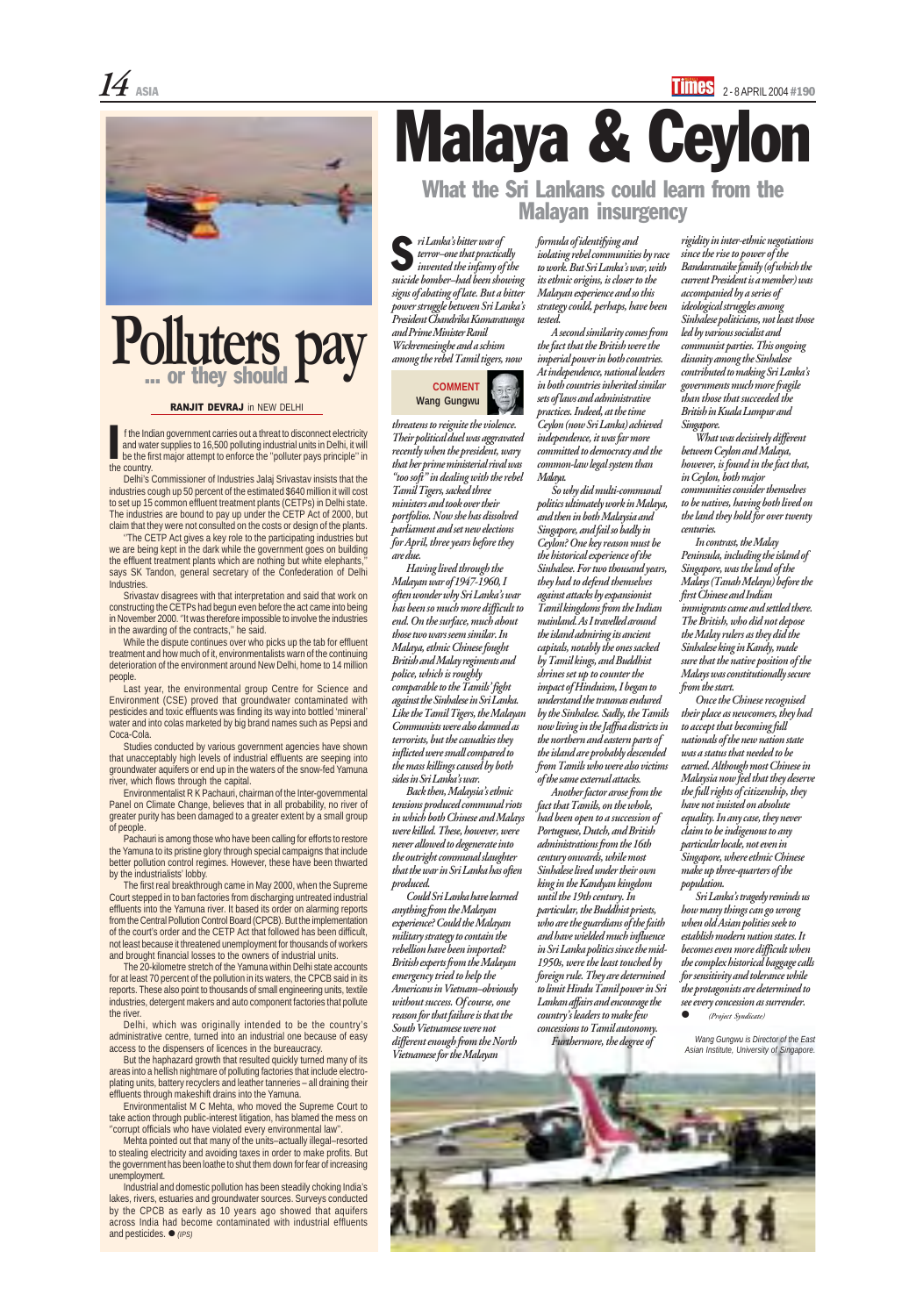### INTERNATIONAL  $\overline{\phantom{a}}$  2 - 8 April 2004 #190  $\overline{\phantom{a}}$   $\overline{\phantom{a}}$

and its allies have been proved either fools or liars. But this has not stopped the US's thuggish behavior.

The US could be a great force for good. With an \$11 trillion annual national income, America could finance the control of AIDS, malaria, tuberculosis and other

# **The decline of America**

killer diseases for a small fraction of the money it wastes in Iraq. Instead, US aid to the world's poor as a share of national income is the lowest of any donor country.

The US can also be a force for great ill. America's current military budget of about \$450 billion, is roughly equal to the rest of the world's combined military spending. The Bush Administration believes that US military power buys security, even though terrorism has increased since the Iraq War.

• The US is borrowing massively from abroad. Japan alone has foreign exchange reserves of around \$750 billion, mostly in US treasury bills. China, Hong Kong, India, Korea, Singapore and Taiwan together have another \$1.1 trillion in foreign exchange reserves. The US is in deep and growing debt to Asia. Only

But despite its wealth and military might, America's ability to project political power—for good or ill—will decline in future years,

for at least five reasons:  $\bullet$  America's budget is in crisis. Thanks to Bush's tax cuts and \$150 billion increase in military spending, contributing to budget deficits of \$500 billion per year, the US will have to raise taxes and limit budget spending, whether or not Bush is re-elected.

• The rest of the world is catching up. America's big technological lead will narrow relative to Brazil, China, India and other major developing economic regions. China will have an economy larger than the US economy within 25 years . Athough considerably poorer on average than China, by 2050, India will conceivably have an economy the size of America's.  $\bullet$  A narrower economic gap will reduce America's relative geopolitical power. China and India, which together account for about 40 percent of the world's population, will begin to play much larger roles on the world scene. The current xenophobic reactions to "outsourcing" of jobs to India's software engineers reflects the underlying anxiety of a US population that wants to stay in the economic lead. With or without America, Asia's technological capacities and incomes will grow. Prosperity will be more widely spread, even if America's

massive buying of treasury bills by Asian central banks has prevented the dollar from falling even more precipitously than it has.

ego gets hurt in the process. · Demographics will weaken America's militaristic approach to the world. Much of Bush's support comes from white fundamentalist Christian men. This, in my opinion, is a social group that is fighting a rearguard battle against the growing power of women, immigrants and other religions. The religious right's backward-looking agenda is doomed. The US Census Bureau recently found that by 2050, the US population will be 24 percent Hispanic, 14 percent African-American and 8 percent Asian.

The WHO's goal for 2005 is to detect 70 percent of all TB cases and to cure 85 percent of those. It calculated that in order to meet its objectives for detection and treatment in the 22 "high burden" countries, except Russia, it will need to spend \$950 million in 2004. The budget for 2005 would be 1.1 billion dollars compared to 2003's \$850 million.  $\bullet$ 

ith the first anniversary of the war in Iraq, America's reputation continues to sink. After trying to bully the world into supporting an unprovoked war a year ago, the US W

In the face of these factors, the US right-wingers dream of a global empire will most likely fade. This may happen sooner rather than later if Bush loses this November in an election that is certain to be very close. But whatever the outcome, the US cannot postpone forever its inevitable decline relative to the rest of the world.  $\bullet$ (Project Syndicate)

> Jeffrey D. Sachs is Professor of Economics and Director of the Earth Institute at Columbia University.





orld Tuberculosis Day found the scientific community divided on the status of the disease: the optimism of the World Health Organisation (WHO) contrasts with the gloomy forecasts of In the status of the disease: the optimism of the World Health<br>Organisation (WHO) contrasts with the gloomy forecasts of<br>Médecins Sans Frontières (MSF) or Doctors Without Borders. Meanwhile, every year nearly nine million people are infected with TB, and the disease kills around two million more.

WHO's global TB report says there has been progress in the number of patients diagnosed and treated through DOTS (Directly Observed Treatment, Short-Course), a strategy launched a decade ago. But the non-governmental MSF says, "We are losing the battle against tuberculosis because we rely on archaic diagnostic tests and drugs."

The independent Paris-based group, which demands greater



investment in TB research and development of medicines, noted that the HIV/AIDS epidemic has magnified the tuberculosis problem. The weakening of the immune system that accompanies AIDS creates fertile ground for TB infection.

Research is under way for new medications and diagnostic methods that are intended to improve control of the infection, said epidemiologist Catherine Watt, of the WHO's tuberculosis division. However Olivier Brouant, head of the MSF tuberculosis mission in India, said that the best TB drugs were developed during 1940 to 1960. According to MSF, pharmaceutical companies are conducting research and development related to TB, but have generally cut their investments in investigation of antibacterial treatments.

The drug industry "cannot be relied on to bring a new TB drug to a market that mainly consists of people with very little purchasing power." adds the organisation.

The number of reported infections grew much more quickly in African countries with a high prevalence of HIV, said WHO's Brian Williams, who also stressed that the main problem is that the shortest treatment for the disease is a six-month program and It is difficult to convince people to take a medication for such a long period.

The United Nations health agency underscored the rapid expansion of the DOTS method. Some three million people receive DOTS today– an increase of more than a million in the past two years, and is claimed to be one of the major public health successes of the past decade.

## TB megacrisis

#### GUSTAVO CAPDEVILA in GENEVA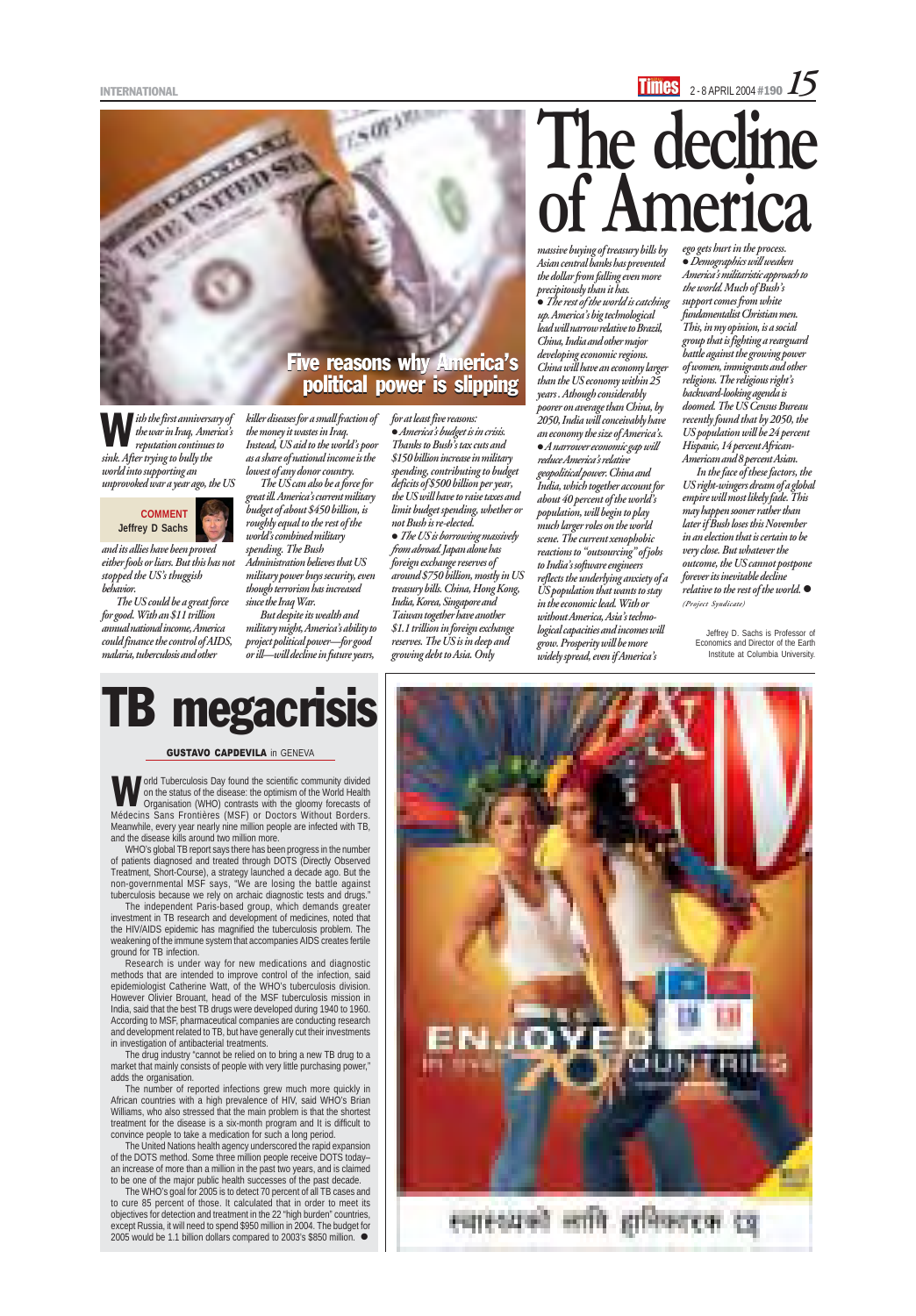I was pulling out my gun again when our commanding officer, a short man, appeared and said, "Well done, Pun". He asked if I was all right, and I replied that everything was not all right. I told him that there were quite a lot of enemies inside the trench.

He promised to send the flame-thrower, then vanished. On the lower side there was a British regiment which sent a flamethrower. The flame even keeps burning on water, and if it falls on stone or iron it just turns them into soil. This weapon is best for trench warfare. The fire is so dangerous that if it falls on cloth or a piece of flesh, it just sticks to the skin.

Many enemies were roasted alive. Others fled through the passage that we had kept open. However, they didn't get far. Most only took a few steps and then fell down. The enemy troops were wiped out and we entered the town.

There we saw that the enemy troops and our own men in handto-hand combat, making it impossible to fire powerful weapons. Some of the soldiers started firing, while others began fighting with their hands like people under the influence of alcohol and a few were buried under stones and bricks. A few were struck with sticks or rifle butts. There was a sense of the confusion one sees during a festival.



## "Well done, Pun"

The following day, the commander sent for me. I saluted him, and then he patted me on the back and told me he had received the reply to his letter. "Well done!" he said, "You will receive a gallantry award, but I can't say right now what class of award it will be. Probably you will receive a very high order gallantry award." At the time, I was an ordinary rifleman. He told me that I had been elevated to the rank of sergeant and asked me to collect soldiers and form a section. Our assault on the town had taken place on 23 June, 1944. I was awarded the Victoria Cross for our assault on the town that day. Captain Elmond also got a Victoria Cross. A few months later, I received the gallantry award in Delhi from Lord Louis Mountbatten, who was the viceroy of India and the supreme commander of the allied forces in Asia at the time. The day after the fighting, the camp was cleaned and an inquiry of how many were killed in the assault took place. The attack on the town had cost us the lives of 11 British officers, 17 Gurkha officers and 773 others below the rank of jamadar (Gurkha lieutenant). After this, we reassembled at Dehara Dun and then went home on a two-month paid leave.  $\bullet$ 

#### **Windows** International Putting Ideas to Work

#### Announcement for travel and field research grants : **Summer Session 2004**

Winrock International, Nepal, is pleased to assist promising young Nepalese scholars by providing them with partial research and travel grants. The research grant is for students to carry out field research related to Masters/PhD degree whereas the travel grant is for researchers to present research papers at international conferences. The grant program will exclusively cover aspects of equity and environmental justice in the management of natural resources. Therefore, applications for both types of grants, should clearly state how the outcome of the research contributes to the enhancement of socio-economic equity and how it benefits the disadvantaged and marginalized groups of people in the society. Acknowledging the particular importance of women professionals in promoting sustainability in the natural resource management sector, 50 % of the total number of grants i.e. both travel and research, will be allocated to women candidates.

#### **CONDITIONS FOR THE GRANTS:**

A) Eligibility: Applicants, who have completed their Bachelor's degree and are actively engaged in research or in a graduate academic program in natural resource management fields viz. land, water, energy, environment, forest etc., are eligible to apply. Research proposals as well as conference papers must have adopted social science research mothodology rather than natural science or technical research. The conference paper may or may not be field based, however, must have focused equity concept.

B) Types and amount of grants: In order to support as many scholars as possible with a limited amount of funds, the program is strictly confined to the partial support only. The maximum support for Ph.D. and Master research will be 60,000 and 40,000 Nepali Rupees, respectively. In the case of Travel Grant, the amount will be up to 50,000 Rupees. However, in all cases, priority will be given to the cost effective applications.

C) **Announcement of award** winner: The research grants applicant will be informed (by telephone, email or post) about the status of his/her application within 4 weeks of the last date of submission of applications. However, in the case of Travel grants, evaluation of the applications will be made every month. The applications for Summer Session research grants should reach Winrock by May 31, 2004. The applications for travel grants for the same period should reach Winrock by September 30, 2004.

Note: Electronic application including the proposal/paper is also acceptable. Please contact Winrock International for the grants application form and other detailed information or download from website - www.winrock.org.np

> Applications should be mailed to: Application for Research/Travel grant Winrock International, P. O. Box 1312 Kathmandu, Nepal Tel: 4467087, 4472839 madhikary@winrock.org.np

This was followed by the harsh sound of a whistle blown by their commander. They stopped fighting and ran away. A whole lot of soldiers who had been taking shelter in the town started escaping by jumping into the river. The water carried about half of them away, but the rest managed to reach the other side. For a while the whole river was covered with human bodies. The civilians had already abandoned the town, and following the flight of the enemy soldiers, we captured the town.

In the evening we had an assembly, when respective commanders discussed strategies for the next day and also assessed who had fought well and which tactics had worked. Reports were collected on who did best in that day's capture of the town. Our platoon sergeant reported that except for two men, the rest of our platoon had been killed. He mentioned my name, and told them that I had done excellently during the siege of the bridge and also mentioned that I was the first to get into the enemy camp. The commander added that he was present at the time and had seen the event with his own eyes. A strong recommendation letter was written and dispatched to the war office.

On one day I had been assigned to bring the rations, which were carried by mules. When I arrived at the headquarters, a message had arrived from the war office. The clerk on duty took me aside and said, "Pun, one of the soldiers from your company has done an excellent job. I have collected the message. In all probability he will get a gallantry award." He gave me the message and told me to give it to the company. I glanced at it, and saw my name on it.

In his oral testimony, Tul Bahadur Pun recounts how he was awarded the Victoria Cross for his gallantry in the battle for Mogaung in Burma in June 1944. Pun single handedly fought off dozens of Japanese defenders, even while the rest of his platoon was wiped out. This and other testimonies of living Gurkha soldiers are taken<br>from *Lahurey ka Katha* by Dev Bahadur Thapa, published by Himal books, and translated for Nepali Times in this space every week.

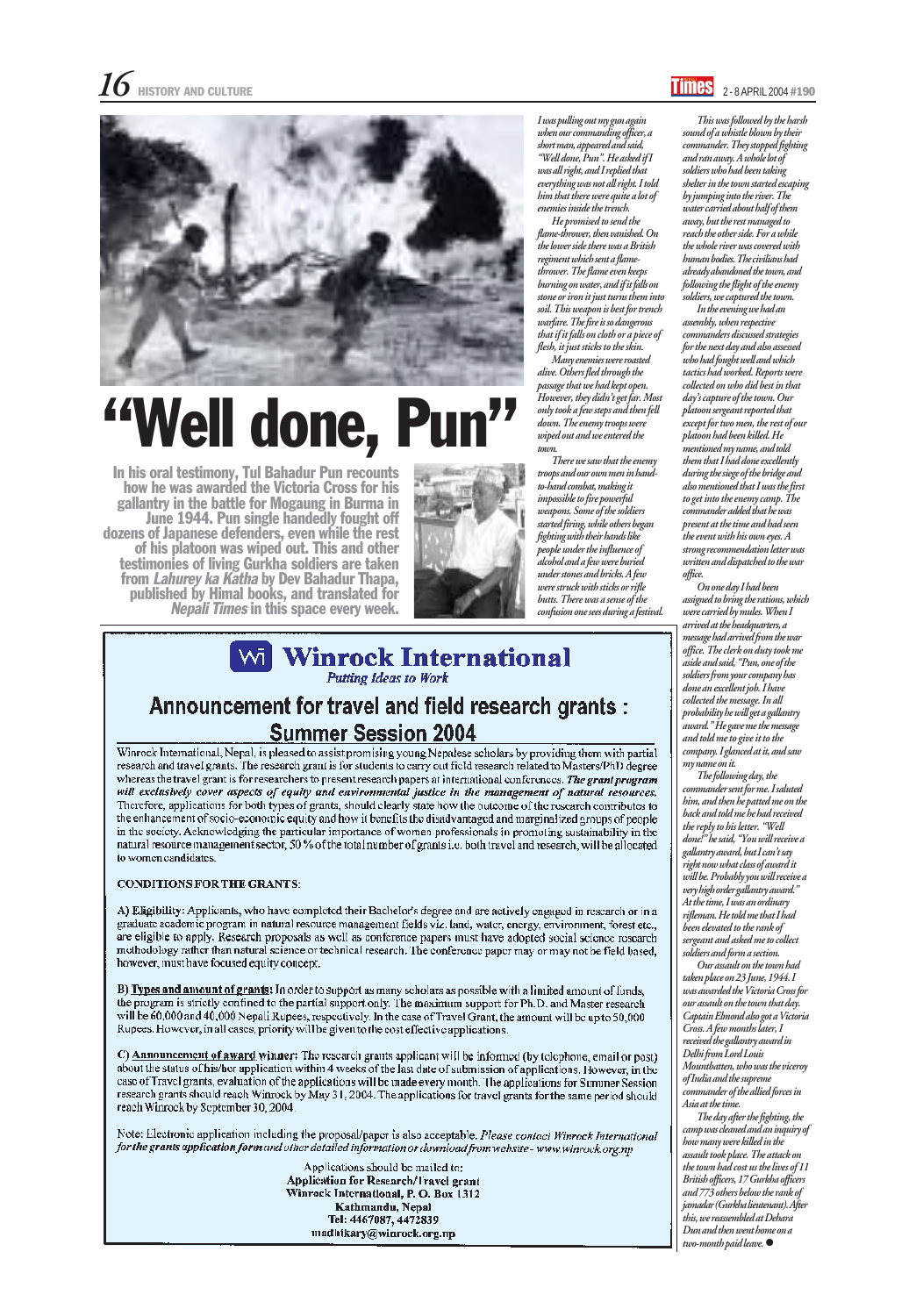# **BIGBEN**

On 24 March India beat Pakistan in a thrilling final of the

one-day series of five matches between the two arch rivals played this month. On Sunday, the two cricketing nations began the first of the three test matches they will play in Pakistan. Each test match lasts for five days.

The cricket series is the first being played out in Pakistan as part of confidencebuilding measures after nearly 14 years when armed militancy in Kashmir first surfaced. Pakistan came to India for a test series in 1999 and the two countries have met in venues as such as Sharjah, but the Indian government has until now held to its position of not sending its cricket team to a country it accused of waging a 'proxy war' in Kashmir.

So, like any competition between two traditional rivals India and Pakistan, which have been locked in an adversarial relationship for the last 57 years, this was no ordinary clash. It was a test of their maturity to compete by demonstrating grace in

victory, and dignity in defeat. Cricket can be a plus to promote a country's image, as it did in Pakistan's case, since a cross-section of the Indian elite visiting Pakistan was bewildered and literally bowled

over by the sporting behaviour of the Pakistani people.

West Germany for this appalling lack of sportsmanship.

The Pakistani spirit was on display with a warm hospitality and welcoming spontaneity manifesting the essence of what is, at the core, the good-natured, large-hearted Pakistani ethos. Newspaper reports gushed over how Pakistani taxi drivers turned down cab fares from visiting Indians, and how Indians, making use of easier movement between the two countries of late, were able to visit neighbouring Pakistan—many for the first time.

Many thought the idea of a cricket series was a gamble given recent conflicts and mutual suspicions. But these cricket matches brought out the best among the Pakistani people, even though the cricket team lost the series by a close margin.

Sometimes, sports can also bring out the worst among players, proving that acrimony and conflict

#### MUSHAHID HUSSAIN in ISLAMABAD

Sports beats politics in making peace headway between India and Pakistan

A mongst the top attractions of playing golf is the environment a golf course provides.

is not the monopoly of a battlefield alone. In July 1969, El Salvador and Honduras even fought a week-long 'football war' with over 2,000 casualties after a three-match series of matches between the two neighbours degenerated into a freefor-all. Or take the 1972 Munich Olympics, where the field-hockey final between Pakistan and West



Germany turned sour, with Pakistan's defeat becoming a near diplomatic disaster. Behaving as sore losers, 13 of its hockey players were debarred for a year for misbehaviour and Pakistan later apologised to

Cricket, as the Pakistan-India series manifested, has certain unique pluses for Pakistanis. Three are noteworthy. First, cricket straddles the divisions in Pakistani society,

promote discipline.  $\bullet$  (IPS)

either on class, ethnic or sectarian lines. Second, cricket is a major factor for national unity, providing a sense of participation to all parts of the country. Not since Pakistan's World Cup triumph in 1992 was the entire nation so riveted by cricket, as was the case in the recent series with India.

Third, in a country where merit is almost always subordinate to the 'sifarshi culture' based on contacts, cricket is one field where an opportunity for social mobility is provided based on excellence and performance.

Like any sporting event, there are critics, and, in this case, even conspiracy theorists, where the loser's logic prevails. A loss has to be due to a conspiracy, implying as if the match was 'fixed', similar to a losing politician's cribbing where an election defeat is invariably attributed to 'rigging'.

There is also an element of denial, is if a defeat is something outside the realm of probability. To this day, many in Pakistan attribute the 1971 debacle—the separation of Bangladesh to an 'international conspiracy', conveniently forgetting Pakistan's own mistakes accumulated over time that resulted in the Bengalis' alienation.

Time to lay these thoughts aside and enjoy the lush green fairways, beautiful surroundings and an enjoyable round of golf.  $\bullet$ 

Pakistan's cricket team certainly needs to imbibe lessons starting, first and foremost, from a 'killer instinct' fired by the will to win at all costs. This has to be a three-in-one exercise: combat defeatism, foster determination and

he recently concluded cricket series of one-day matches between Pakistan and the visitors from India brought out the best that Pakistanis as a people can offer, while the gripping series was a test of the teams' spirit, skill and strength. T

> Mushahid Hussain was information minister of Pakistan under Nawaz Sharif, and is currently a member of the senate.



One could safely say that a majority of golfers live in cities, and that getting away to large, beautifully landscaped havens of trees and grassy expanses provides a respite from the daily barrage of pollution, noise and unnatural visual stimuli of a city's concrete jungle. Those who do not partake in this sport would find similar solace in public or protected natural parks, or areas less touched by the urban sprawl.

In Nepal, protecting forests and natural areas is a hard battle. There is indiscriminate cutting of trees, both in and out of our cities, and the

upkeep of public parks proves difficult due to limited interest or budgets.

An average 18-hole golf course occupies between 100 to 140 acres of land (800-1,100 ropanis). Within or near cities, this is a significant area: this land could have been used for housing, industry, buildings, parks and farming. So what is the trade off to the ecology of the environment and the use of land in creating a golf course?

# Win-win series **Golf ecology**

Even though I am not an environmentalist, I thought it would be interesting to lay down some thoughts. Golf courses built recently are usually constructed on farm, waste or zoned land that requires green-belt areas, and less often on uninhabited land or within preserved areas that require ecological care through consideration of environmentally sensitive parts.

With any development of land, or land use, there is a change from what used to be to what will be. Much of the farmland in Nepal used to be forest. In fact most of Kathmandu Valley outside the centers of the three main cities used to be forested till not so long ago.

Today, if one were to build a new golf course in the Valley within easy reach, it would almost necessarily have to be on farmland. What changes would occur should this happen? A handful of farmers would sell their property, and either use that money to move elsewhere outside the Valley, or perhaps invest it in some other property and trade. The land would then be developed into a green area for sports recreation use and as a tourist attraction.

If any trees on the land being developed were cut down, these would, or should be replaced by planting many more new ones elsewhere within the area. Forested high-lying areas if any, are usually where wildlife would reside, and should be handled with care. If more trees are planted than were there before, this would enhance the environment and provide a sanctuary to wildlife and some of Nepal's many birds. Water would be needed to maintain the grass, and this would be tapped in ways similar to what farmers use now, perhaps drawing on bore wells during the drier seasons. Having a lot of porous surface, unlike built up areas, roads and paths, the water used would get a chance to replenish the ground water table. Additionally, areas where erosion of soil could take place due to earth movement during landscaping would have to be taken into account. The top qualities of grass needed would entail application of fertiliser, pesticide, and fungicides. As with all applications of chemicals, including those used for farming, if used carefully and in moderation, the effect on the environment would be a lot less adverse than say textile dying units pumping untreated chemical waste into our rivers or toxic emissions from our adulterated-petrol consuming vehicles and brick kilns. Speaking of which, have you wondered which is a better use of land close to populated areas—a lush green self-sustaining golf course with trees and grass or a brick factory? There are pros and cons everything. All of us in the world today live at the cost of nature, and knowingly or unknowingly affect the environment and the ecology everyday in almost everything we do, from farming to consuming water, driving our vehicles to using anything dependent on electricity, whether it is produced through burning fossil fuel or through dams constructed to produce hydroelectric power.

Deepak Acharya is a golf instructor and Head Golf Professional at Gokarna Forest Golf Resort & Spa, Kathmandu prodeepak@hotmail.com





#### Taking account of Taking account ofenvironmental sensitivies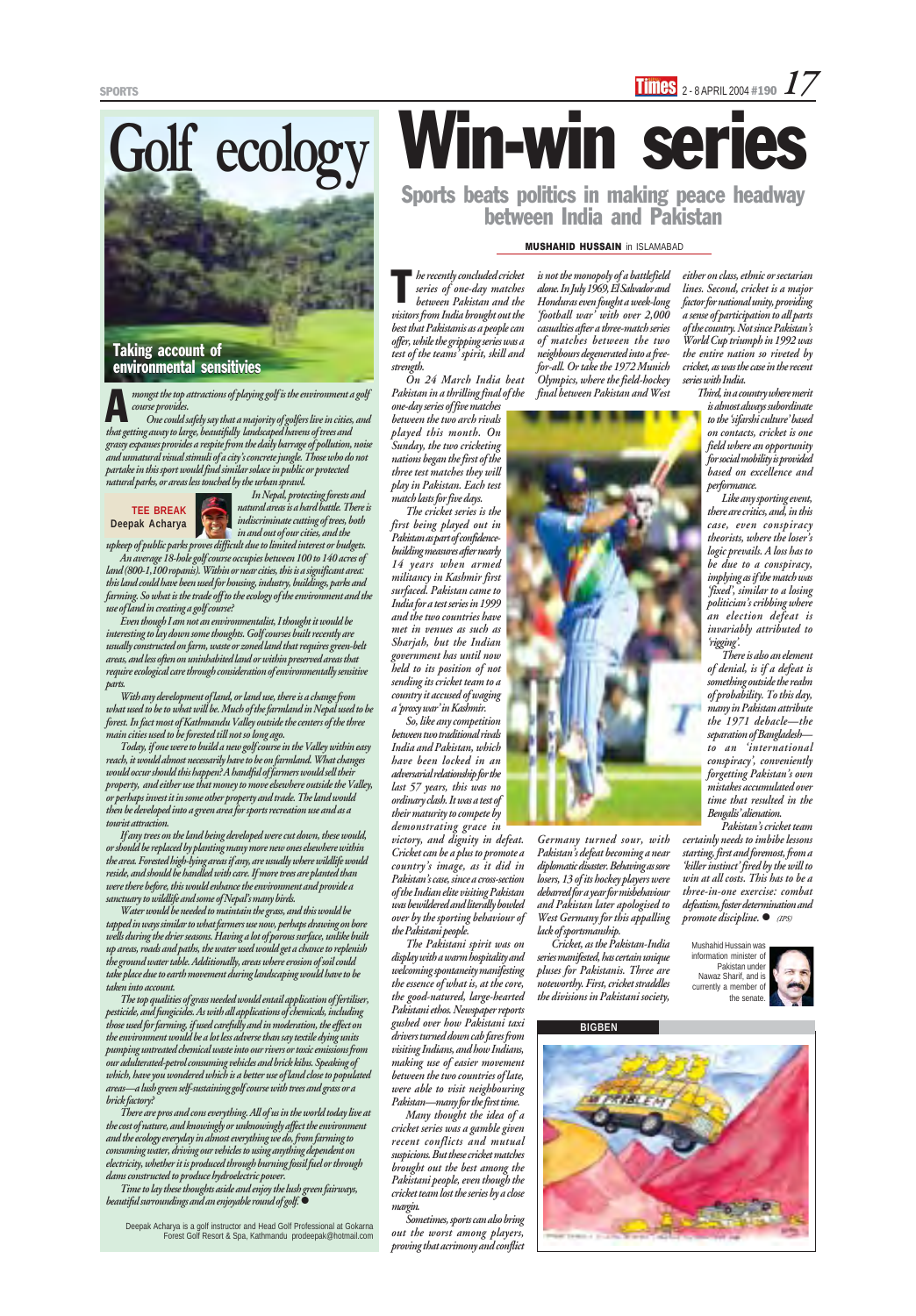$\underline{18}$  city  $\overline{1}$  (Mes)  $_{\mathrm{2\text{-}8}$  april 2004 #190

"This is locally of focuse, in more within a studied of a home." sta lat desituna gesaala tanderi.



#### **ABOUT TOWN**

#### FESTIVALS AND EXHIBITIONS

- **Paintings by Asha Dangol** until 4 April Gallery Moksh. Closed Monday
- **Paintings by Sarita Dangol** until 9 April Gallery 9 Lazimpat 4428694
- **Mixed Media exhibition** by Pilaiporn June Pethrith Lisborg, until 10 April at Siddhartha Art Gallery 4218048
- **Sculpture by Nicolas Rougier** until 10 April at Siddhartha Art Gallery at 1PM
- **Glimpses of Kathmandu City** Paintings by Uma Shanker Shah until 12 April at Park Gallery, Lazimpat. 4419353

#### EVENTS

- **Public hearing** organised by the Blue Diamond Society. 2 April at the BICC Nuptse Hall, Baneshwor, 10AM-1PM followed by a pride march from New Baneshwor to Maiti Ghar
- **Training for change** 2-4:30 PM, 8 April at Moksh, Pulchowk.

#### **MUSIC**

- **Not Just the Jazz Bar** with Chris Masand and The Modern Jazz Live Band every Friday and Saturday night. Shangri-la Hotel 4412999
- **Abhaya & The Steam Injuns** Dwarika's Friday 7PM onwards 4479488

#### FOOD

- **Live cooking counter** Cooking classes at Shangri-la Hotel 4412999
- **Sunny Side Up** BBQ lunch with live music Garden Terrace, Soaltee
- Crowne Plaza every Saturday and Sunday. Rs 650 per person 4273999
- **The Beer Garden at Vaijayantha** Chilled beer and snacks Saturday and Sunday 11AM-5PM at the Godavari Village Resort, Taukhel. 5560675
- **Café U** in Sanepa, Patan, opposite British School is now serving dinner every Friday and Saturday night. 5523263
- **Bring your wine** along every Thursday and Sunday Himalatte Café
- **Roadhouse Cafe** for speciality coffees. Opp St Mary's School, 5521755
- **Traditional Newari Thali** at Kathmandu Guest House, 4431632
- **Free Irish Coffee** with main course. K-too! Beer & Steakhouse
- 4433043

#### **GETAWAYS**

VIS -01-04-2004 04:00 U

has been. When meteorology doesn't help we have to turn to the rain gods and that is what people are hoping for at the pulling of the Machendranath. Looking at this satellite cture taken on Thrusday morning, it looks like Nepal is caught between a low pressure system over northeast India and a massive front stretching all the way from Africa across the Arabian Sea. What this means is an infusion of moisture and, with rising temperatures, it will lead to convection systems over the Himalaya over the weekend bringing storms and sporadic rain, mainly in northwestern Nepal. Expect temperatures to climb next week as the haze thins and the sunshine is more direct.

**LIVE IN STYLE!** Arcadia Apartments in the heart of Thamel. Centrally located, fully furnished apartments at unbelievable rates. For details: 981026903, 4260187

- **Escape to Godavari** on a special halfboard package for Nepalis and expatriates at the Godavari Village Resort, Taukhel. 5560675
- **Pure relaxation** Award winning Tiger Mountain Pokhara Lodge. 01 4361500 TMPL Reservations or reservations@tigermountain.com
- **Shivapuri Cottage** Dadagaon luxury package of gourmet meals, board and transport. Highland Travel & Tours, 4253352, 4253053
- **Golf** Pristine forest, Gokarna Forest Golf Resort & Spa 4451212
- **Shivapuri Heights Cottage** info@escape2nepal.com
- **Weekend Special** Park Village Resort, Budhanilkantha. 4375280

**NEPALI WEATHER** by MAUSAM BEED



- - - - Thomas one of Chineses

and the project da Iran Lar **To-Let:** Prime Location at Main Road, Harihar Bhavan, Pulchowk (Opp. Sajha Bus Garage). Suitable for NGO, INGO and other Commercial Offices-3 floors of approx.900 sq. ft. each along with lift facility.

#### **KATHMANDU VALLEY**

The numbers of forest fires on the Valley rim are indications of how dry this season

#### **BOOKWORM**

**Courtesy: Mandala Book Point, Kantipath, 4227711, mandala@ccsl.com.np**

**Call 4442220 for show timings. www.jainepal.com**









**NEPAL ORCHIDS** Rs 999





#### **Visit Ground Zero** Fine wines, designer

candles, cards, gifts, stationery, wooden items, perfumes and more. Darbar Marg, opposite Hotel de l'Annapurna

**CLASSIFIED** 

**Visit Femilines,** the Exclusive Lingerie Store for ladies undergarments, nightwear, bathrobes and more. Ladies staff. Opposite Sajha Yatayat, Harihar Bhawan, Pulchowk. Tel: 547428

**Renting made easy**: www.2letonline.com**-**Looking for a place to stay- Log on to find the perfect house, apartment or even a retail space that meets all your needs. Make an easy 1000 bucks by reporting a vacant property to us. Find out how- www.2letonline.com

Get 10 % exclusive discount on the normal subscription rate of Himalmedia's publication namely; Himal Khabarpatrika, Nepali Times and Wave magazine. Only at the Grihini Department Store limited, Baluwatar, Phone: 4415186

**Wanted :** Nepali pilot, interested person should have experience for ultra light aircraft with Rotax 582 engine. Apply with cv, photo and contact address within 7 days to Avia Club Nepal Pvt. Ltd., P.O. Box 13680.

Plus Top 2 Floors with Big Dining and Kitchen Apartment with magnificent view of Lalitpur & Kathmandu. **Contact No. 981032166**

**Free advertisement** on Internet for property owners wanting to offer their holdings on rent or sale. Visit www.gharjaggah.com or call 4246346.

The Last Samurai is set in Japan, where Civil War veteran Captain Nathan Algren (Tom Cruise) trains the Emperor's troops to use modern weapons as they prepare to defeat the last of the country's samurais. But Algren's passion is swayed when he is captured by the samurai and learns about their traditions and code of honour.

Kathmandu's air quality deteriorated further last week as the average PM10 articles that are small enough to enter the human bod the Valley increased by 7 percent, in addition to the 17 percent increase we experienced last week. This clearly indicates that air pollution in the Valley remains at unhealthy levels. The increase is most significant along Putali Sadak where the average PM10 level increased during the previous week by 18 percent. The air quality was especially bad during the later part of the week when the pollution levels along busy roads were more than three times the national standards (120 micrograms per cubic meter). PM10 are fine particles in the air that can damage the respiratory system as well as the cardiovascular system. **What you burn is what you breathe.**



#### **McQuay AIR CONDITIONER** We've Them, Your primace



**91.2**







#### **KATHMANDU AIR QUALITY**



#### **For insertions ring NT Marketing at 5543333-36.**

**Nepal Orchids in Pictures** René de Milleville and Tirtha Bahadur Shrestha Malla Prakashan, 2004

An extensive guide to 140 indigenous species and varieties of orchids in Nepal, including information on the blooming seasons of each and the altitudes and temperatures that they can be found at. While the tables and details may appeal more to botanists and conservationists, the some 250 colour photographs of these beautiful flowers that follow are enough to enchant even the most casual of floral fanciers.